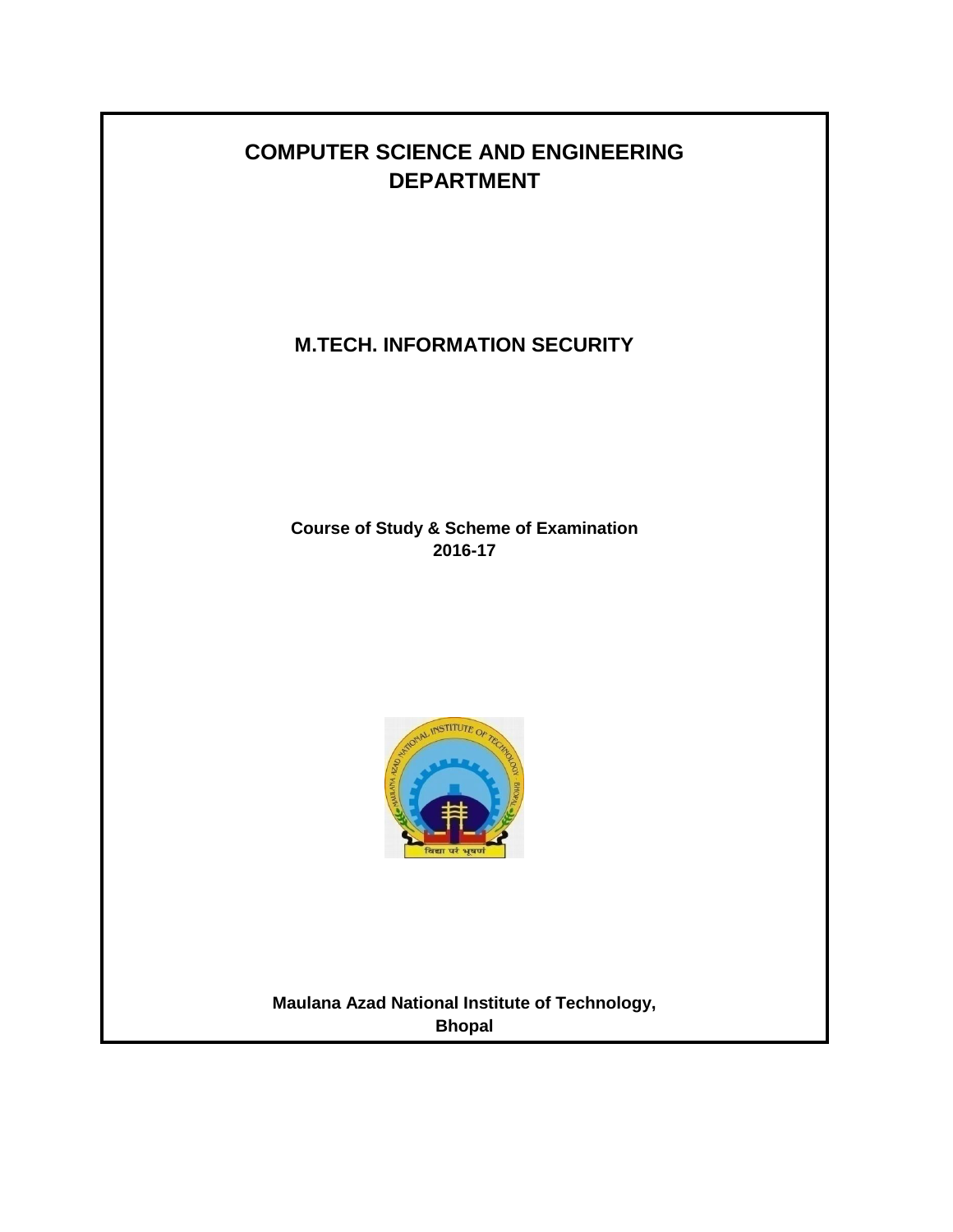### **SCHEME M.Tech (Information Security)**

#### *First Semester*

| <b>Course</b>   | <b>Subject</b>                                      | <b>Schemes of Studies</b><br>Periods per week | <b>Credits</b> |                     |
|-----------------|-----------------------------------------------------|-----------------------------------------------|----------------|---------------------|
| number          |                                                     |                                               | P              |                     |
| <b>IS511</b>    | Mathematical foundations of Information<br>Security | 3                                             |                | 3                   |
| <b>IS 512</b>   | Computer and network security                       | 3                                             |                | 3                   |
| IS 513          | Cyber crime and information warfare                 | 3                                             |                | 3                   |
| IS 531 - IS 539 | Elective 1                                          | 3                                             |                | 3                   |
| IS 531 - IS 539 | Elective 2                                          | 3                                             |                | 3                   |
| IS 551- IS 554  | Open Elective 1                                     | 3                                             |                | 3                   |
| IS 514          | Laboratory 1 (Network & Cyber security<br>Lab)      |                                               | 2              |                     |
| <b>IS515</b>    | Laboratory 2 (Based on Elective)                    |                                               | 2              |                     |
| IS516           |                                                     | 4                                             | $\mathcal{P}$  |                     |
|                 |                                                     |                                               |                | <b>Total credit</b> |
|                 | 22                                                  |                                               |                |                     |

### *Second Semester*

| Course number  | Subject                                                           | <b>Schemes of Studies</b><br>Periods per week | <b>Credits</b> |    |   |  |  |  |  |
|----------------|-------------------------------------------------------------------|-----------------------------------------------|----------------|----|---|--|--|--|--|
|                |                                                                   |                                               |                | P  |   |  |  |  |  |
| IS 521         | Cryptography                                                      | 3                                             |                |    | 3 |  |  |  |  |
| <b>IS 522</b>  | Database security and access control                              | 3                                             |                |    | 3 |  |  |  |  |
| IS 523         | <b>Digital forensics</b>                                          | 3                                             |                |    | 3 |  |  |  |  |
| IS 541- IS 548 | Elective 3                                                        | 3                                             |                |    | 3 |  |  |  |  |
| IS 541- IS 548 | Elective 4                                                        | 3                                             | -              |    | 3 |  |  |  |  |
| IS 556- IS 560 | Open Elective 2                                                   | 3                                             |                |    | 3 |  |  |  |  |
| <b>IS 524</b>  | Laboratory 3 (Data base security and<br><b>Digital Forensics)</b> |                                               |                | 2  |   |  |  |  |  |
| <b>IS 525</b>  | Laboratory 4 (Based on Elective)                                  |                                               |                | 2  |   |  |  |  |  |
| IS 516         | Seminar 2                                                         |                                               |                | 4- | 2 |  |  |  |  |
|                | <b>Total credit</b><br>22                                         |                                               |                |    |   |  |  |  |  |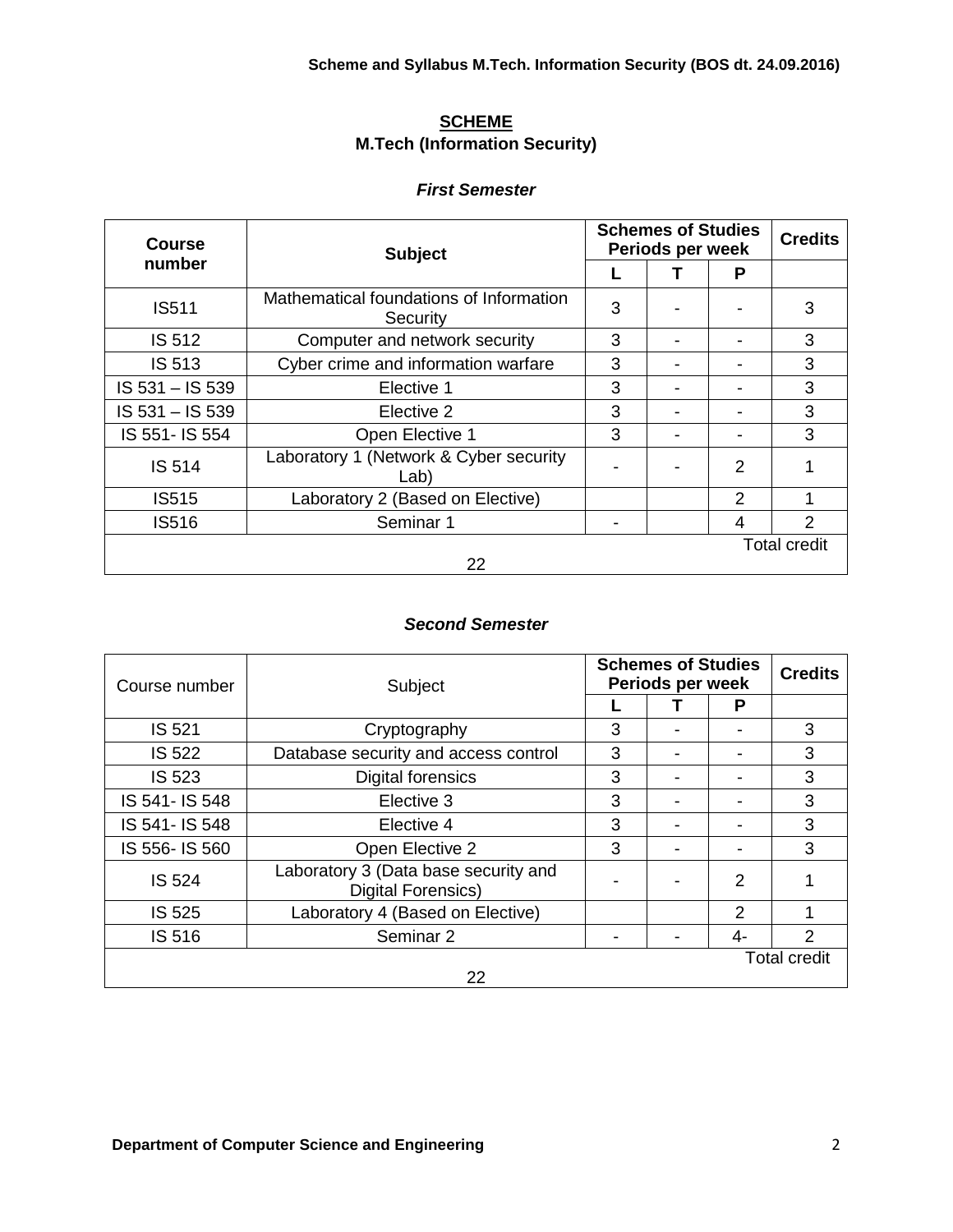| <b>Course Number</b><br>Elective $-1/2$<br>$Sem - I$ | Elective 1 & 2                                   | <b>Course Number</b><br>Elective $-3/4$<br>$Sem - II$ | Elective 3 & 4                              |
|------------------------------------------------------|--------------------------------------------------|-------------------------------------------------------|---------------------------------------------|
| IS 531                                               | Data Mining And<br>Warehousing                   | IS 541                                                | Secure software<br>engineering              |
| IS 532                                               | Advanced data<br>structures                      | <b>IS 542</b>                                         | Graph theory and<br>network algorithms      |
| IS 533                                               | <b>Advanced Computer</b><br><b>Networks</b>      | IS 543                                                | Simulation and<br>Modelling                 |
| IS 534                                               | <b>Operating System</b><br>Design                | <b>IS 544</b>                                         | Security threats and<br>modelling           |
| IS 535                                               | <b>Advanced Computer</b><br>Architecture         | IS 545                                                | Malware analysis and<br>reverse engineering |
| IS 536                                               | <b>Wireless Network</b>                          | IS 546                                                | Web search and<br>information retrieval     |
| IS 537                                               | Stochastic Process &<br><b>Query Theory</b>      | <b>IS 547</b>                                         | Secure cloud<br>computing                   |
| IS 538                                               | <b>TCP/IP Networking</b>                         | <b>IS 548</b>                                         | Embedded system                             |
| IS 539                                               | Steganography and<br><b>Digital Watermarking</b> | <b>HUM XXX</b>                                        | Professional<br>communication               |

### *Departmental Elective*

# *Open Elective*

| <b>Course number</b><br><b>Open Elective-1</b><br>Sem-I | <b>Open Elective 1</b>    | <b>Course number</b><br><b>OpenElective-2</b><br>Sem-II | <b>Open Elective 2</b>       |
|---------------------------------------------------------|---------------------------|---------------------------------------------------------|------------------------------|
| IS 551                                                  | <b>Distributed</b>        | <b>IS556</b>                                            | <b>CAD OF Digital System</b> |
|                                                         | Computing                 |                                                         |                              |
| IS 552                                                  | <b>Information Theory</b> | <b>IS557</b>                                            | Digital Image                |
|                                                         | and Coding                |                                                         | Processing                   |
| IS 553                                                  | Optimization              | <b>IS558</b>                                            | <b>Technical Foundation</b>  |
|                                                         | <b>Techniques</b>         |                                                         | for E- Commerce              |
| IS 554                                                  | <b>Biometrics</b>         | <b>IS559</b>                                            | <b>Cloud Computing</b>       |
|                                                         |                           | IS-560                                                  | <b>Statistical Methods</b>   |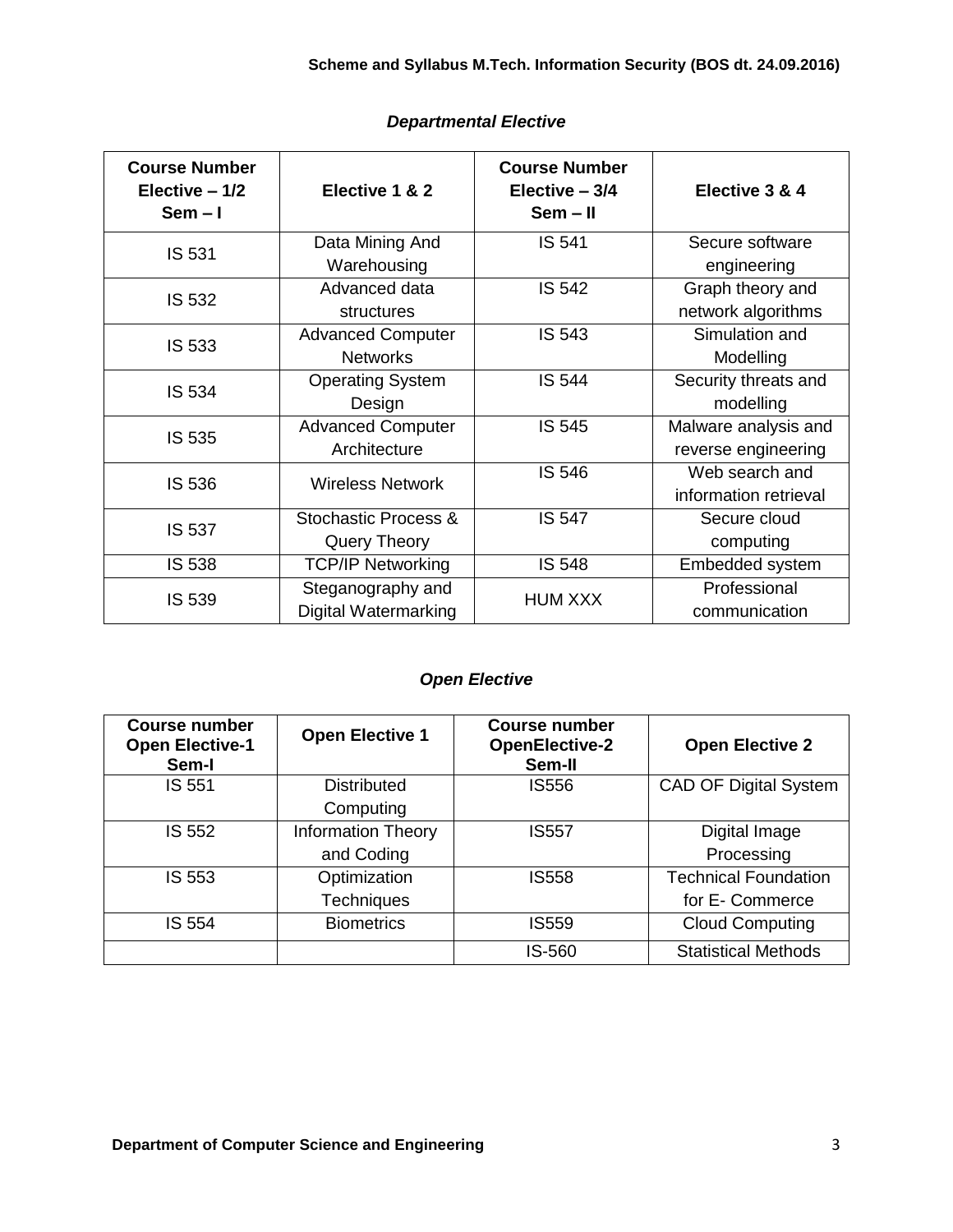| <b>Course</b><br>No. | <b>Subject</b>        | <b>Scheme of Studies</b><br><b>Periods</b><br>Per<br><b>Week</b> |   | No. of<br><b>Duration</b><br>of Theory<br>Paper |     | <b>Credits</b> |    |      | <b>Total</b> |    |
|----------------------|-----------------------|------------------------------------------------------------------|---|-------------------------------------------------|-----|----------------|----|------|--------------|----|
|                      |                       | L                                                                | Т | P                                               | No. | <b>HR</b>      | L. | Tut. | Prac.        |    |
|                      | <b>Dissertation I</b> |                                                                  |   |                                                 |     |                |    |      | 23           | 23 |
| <b>TOTAL</b>         |                       |                                                                  |   |                                                 |     |                |    |      | 23           | 23 |

### *Third Semester*

### *Fourth Semester*

| <b>Course</b><br>No.                | <b>Subject</b>           | <b>Scheme of Studies</b><br><b>Per Week</b><br><b>Periods</b> |   |   | No. of<br><b>Duration</b><br>of Theory<br>Paper |           | <b>Credits</b> |      |       | <b>Total</b> |
|-------------------------------------|--------------------------|---------------------------------------------------------------|---|---|-------------------------------------------------|-----------|----------------|------|-------|--------------|
|                                     |                          |                                                               | T | P | No.                                             | <b>HR</b> | L.             | Tut. | Prac. |              |
|                                     | <b>Dissertation</b><br>Ш |                                                               |   |   |                                                 |           |                |      | 23    | 23           |
| <b>TOTAL</b>                        |                          |                                                               |   |   |                                                 |           |                |      | 23    | 23           |
| <b>GRAND TOTAL I TO IV SEMESTER</b> |                          |                                                               |   |   |                                                 |           | 90             |      |       |              |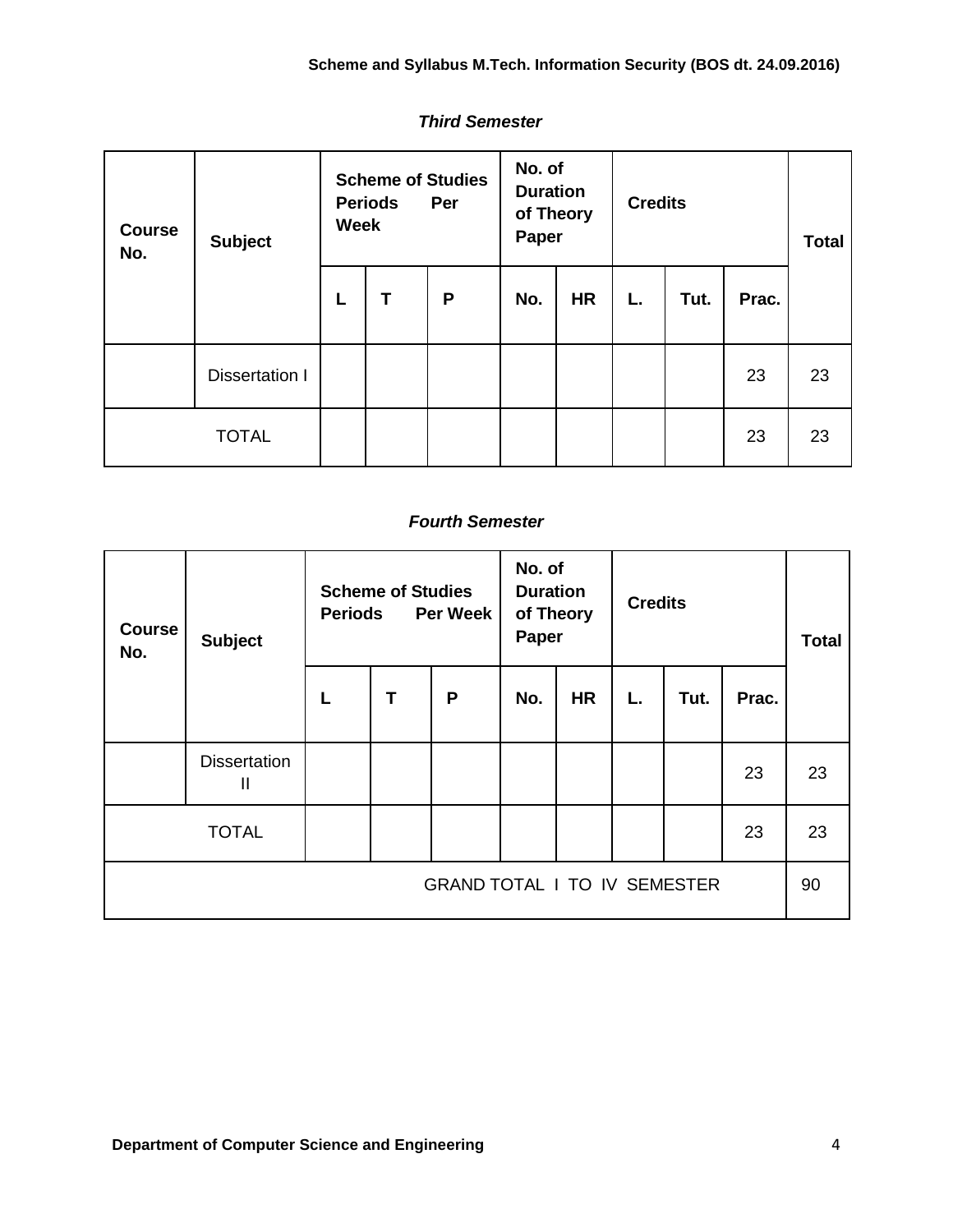### **SYLLABUS**

### **IS511 MATHEMATICAL FOUNDATION OF INFORMATION SECURITY**

Topics in elementary number theory: O and  $\Omega$  notations – time estimates for doing arithmetic divisibility and the Euclidean algorithm – Congruence's: Definitions and properties – linear congruence's, residue classes, Euler's phi function – Fermat's Little Theorem – Chinese Remainder Theorem – Applications to factoring – finite fields – quadratic residues and reciprocity: Quadratic residues – Legendre symbol – Jacobi symbol.

Primality and Factoring: Pseudo primes – the rho (γ) method – Format factorization and factor bases – the continued fraction method – the quadratic seieve method.

Number Theory and Algebraic Geometry: Elliptic curves – basic facts – elliptic curve cryptosystems – elliptic

Mathematical logic: validity, soundness, completeness, compactness, Skolemization and Herbrand domain, Axiomatic theory

### **References:**

1.Neal Koblitz, "A Course in Number Theory and Cryptography", 2nd Edition, Springer, 2002.

2. Johannes A. Buchman, "Introduction to Cryptography", 2nd Edition, Springer, 2004.

3. Serge Vaudenay, "Classical Introduction to Cryptography – Applications for Communication Security", Springer, 2006.

4. Victor Shoup, "A Computational Introduction to Number Theory and Algebra", Cambridge University Press, 2005.

5. A. Manezes, P. Van Oorschot and S. Vanstone, "Hand Book of Applied Cryptography", CRC Press, 1996.

6. S.C. Coutinho, "The Mathematics of Ciphers – Number Theory and RSA Cryptography",A.K. Peters, Natick, Massachusetts, 1998.

### **IS512 COMPUTER AND NETWORK SECURITY**

Introduction to computer and network security. Basic concepts, threat models, common security goals, Cryptography and cryptographic protocols, including encryption, authentication, message authentication codes, hash functions, one1way functions, public1ke y cryptography, secure channels, zero knowledge in practice, models and methods for security protocol analysis. Malicious code analysis and defense. Viruses, Worms, spyware, rootkits, botnets, etc. and defenses against them, Detecting Attackers. Software security. Secure software engineering, defensive programming, buffer overruns and other implementation flaws. Language1based security: analysis of code for security errors, safe languages, and sandboxing techniques. Operating system security. Memory protection, access control, authorization, authenticating users, enforcement of security, security evaluation, trusted devices, digital rights management. Network security. Network based attacks, Kerberos,X.509, firewalls, intrusion detection systems, DoS attacks and defense. Case studies: DNS, IPSec. Web security. Securing Internet Communication, XSS attacks and defenses, etc. Advanced topics. Security monitoring, surreptitious communication, data remanence, trusted devices, privacy and security of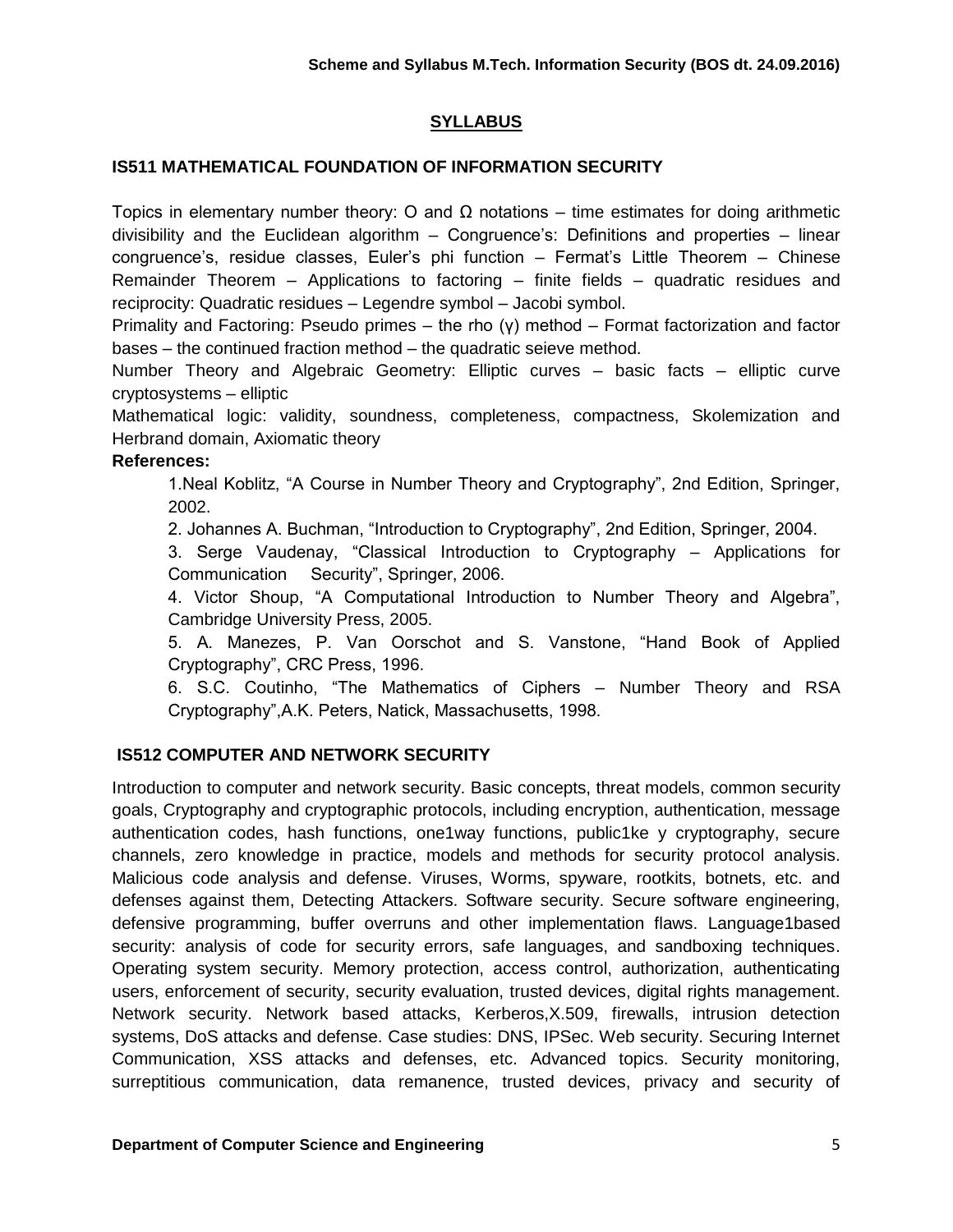low1powered devices (RFID) electronic voting, quantum cryptography, penetration analysis, digital rights management and copy protection, security and the law.

### **References:**

1.William Stallings, "Cryptography and Network Security: Principles and Practice", Prentice Hall, New Jersey.

2.Computer Security: Dieter Gollman, 2nd Edition, Wiley India

### **IS 513 CYBER CRIME AND INFORMATION WARFARE**

Introduction of cyber crime, challenges of cyber crime, categorizing cyber crime, cyber terrorism, virtual crimes, perception of cyber criminals: hackers, insurgents and extremist groups, Interception of data, surveillance and protection, criminal copy right infringement, cyber stalking. Hiding crimes in cyberspace and methods of concealment. Anonymity and markets, privacy and security at risk in the global information society. Privacy in cyber space, web defacements and semantic attacks, DNS attacks, code injection attacks.

Risk management- Importance, Process overview, asset identification, threat identification and assessment, the risk assessment Effective and qualitative Risk analysis, value analysis, Facilitated Risk Analysis Process (FRAP)

Information Warfare concept, information as an intelligence weapon, attacks and retaliation, attack and defense. An I-War risk analysis model, implication of I-WAR for information managers, Perceptual Intelligence and I-WAR, Handling Cyber Terrorism and information warfare, Jurisdiction.

#### **References:**

1. Principles of Cyber crime, Jonathan Clough Cambridge University Press

2. Information Warfare : Corporate attack and defense in digital world, William Hutchinson,

Mathew Warren, Elsevier.

### **Electives**

#### **IS531 DATA MINING AND WAREHOUSING**

Data Mining : Introduction, Relational Databases, Transactional databases, Advanced database Systems and Application, Data Mining Functionalities, Classification of Data Mining Systems, Major Issues in Data Mining.

Data Processing : Data Cleaning, Data Integration and Transformation, Data Reduction, Discretization and concept Hierarchy Generation.

Data Mining Primitives, Languages and System Architecture : Data Mining Primities, DMQL, Architectures of Data Mining Systems.

Concept Description: Data Generalization & Summarization – Based Characterization, Analytical Characterization, Mining class Comparisons, Mining Descriptive Statistical Measures in Large Databases.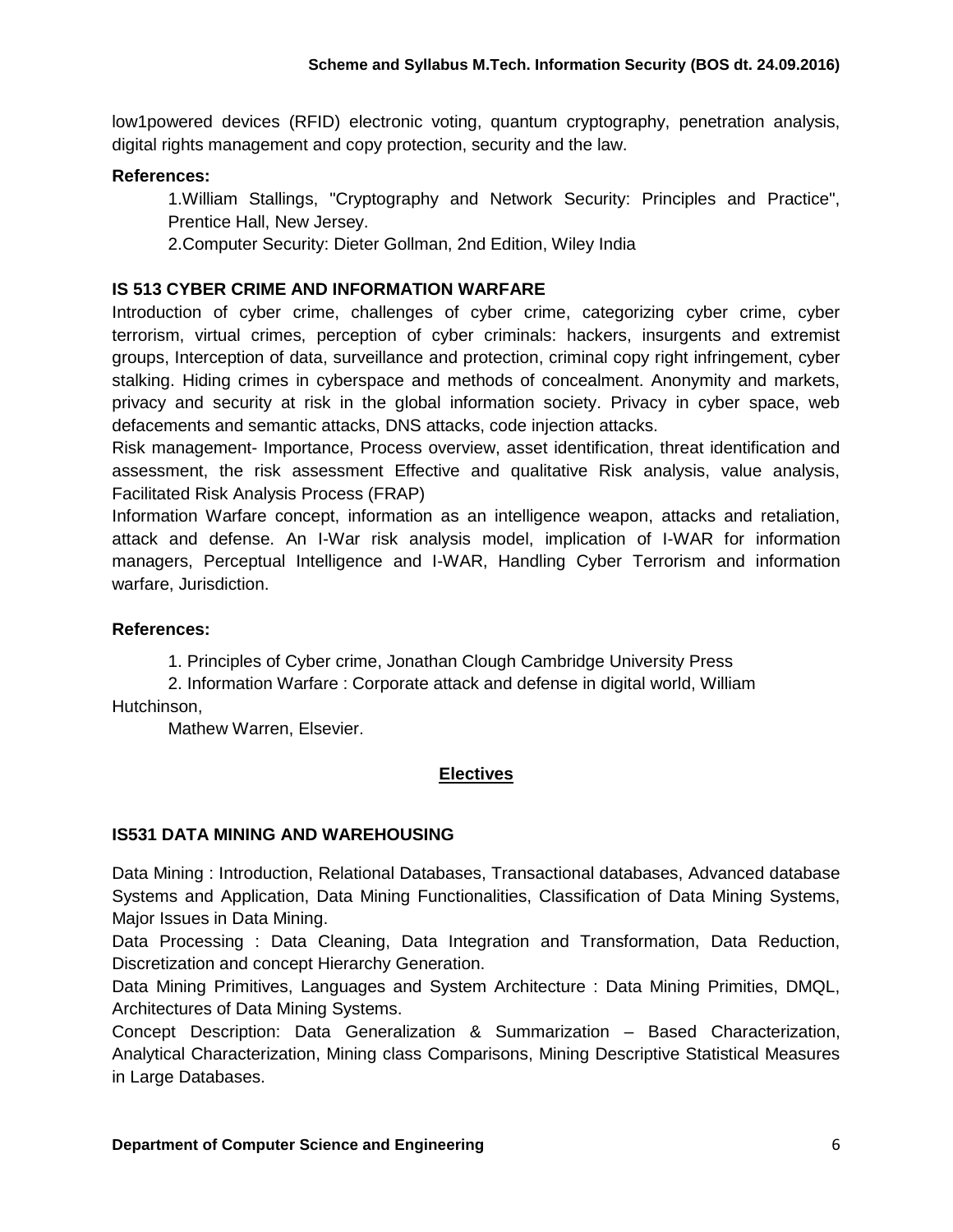Mining Association Rules in Large Databases : Association Rule Mining, Single – Dimensional Boolean Association Rules, Multilevel Association Rules from Transaction Databases, Multi Dimensional Association Rules from Relational Databases, From Association Mining to Correlation Analysis, Constraint – Based Association Mining.

Classification and Prediction : Classification & Prediction, Issues Regarding Classification & Prediction, Classification by decision Tree Induction, Bayesian Classification, Classification by Back propagation, Classification based on concepts & Association Rule, Other Classification, Prediction, Classification Accuracy.

Cluster Analysis : Types of Data in Cluster Analysis, Partitioning methods like KMedioid, CLARA, CLARANS, Hierarchical methods, DBSCAN, BIRCH, CURE, Grid – Based Methods, Model – Based Clustering Methods, categorical clustering algorithms , STIRR, ROCK,CACTUS ,Outlier Analysis.

Advance DM and application:

Web Mining. Web content mining, Web structure mining. Web usage Mining , User behavior analysis, Web Applications (including advertising, recommendation, and summarization)

Temporal DM: Temporal association rules, Sequence mining, GSP, SPADE, SPIRIT, and WUM algorithms, Episode Discovery, Event prediction, Time series analysis.

Spatial Mining ,Spatial Mining tasks. Spatial clustering, Spatial Trends.

Data Mining of Image and Video, Image and Video representation techniques, feature extraction, motion analysis, content based image and video retrieval, clustering and association paradigm, knowledge discovery.

Large-scale Data Mining, Similarity Search (including minwise hashing and locality sensitive hashing), Mining Data Streams, Mining Social Networks, relational Data Mining, Tree/Graph Mining Knowledge Graph mining , Privacy-preserving Data Mining, High-Dimensional Data Clustering .

Text mining and its application in Natural Language Processing, Named Entity Recognition, Wikification , semantic document representation Opinion Mining , Sentiment analysis , Machine learning ,

### **References:**

### **Text Books :**

- 1. Ian H Witten Introduction of data mining
- 2. Jiawei Han & Micheline Kamber Data Mining Concepts & Techniques
- 3. Publisher Harcout India. Private Linited.

# **Reference Books :**

- 1. G.K. Gupta Introduction to Data Mining with case Studies, PHI, New Delhi 2006.
- 2. Berson & S.J. Smith Data Warehousing Data Mining, COLAP, TMH, New Delhi 2004
- 3. H.M. Dunham & S. Sridhar Data Mining, Pearson Education, New Delhi, 2006.

# **IS532 ADVANCED DATA STRUCTURES**

Review of algorithm analysis, Optimal Binary search trees, Balanced binary search trees, Binary heaps, Advanced heap structures, Binomial heaps, Fibonacci heaps. Amortized analysis, Splay trees. Dictionaries, Disjoint set structures. Data Structures for External Memory, External sorting, String matching. Introduction to Randomized Data structures and algorithms.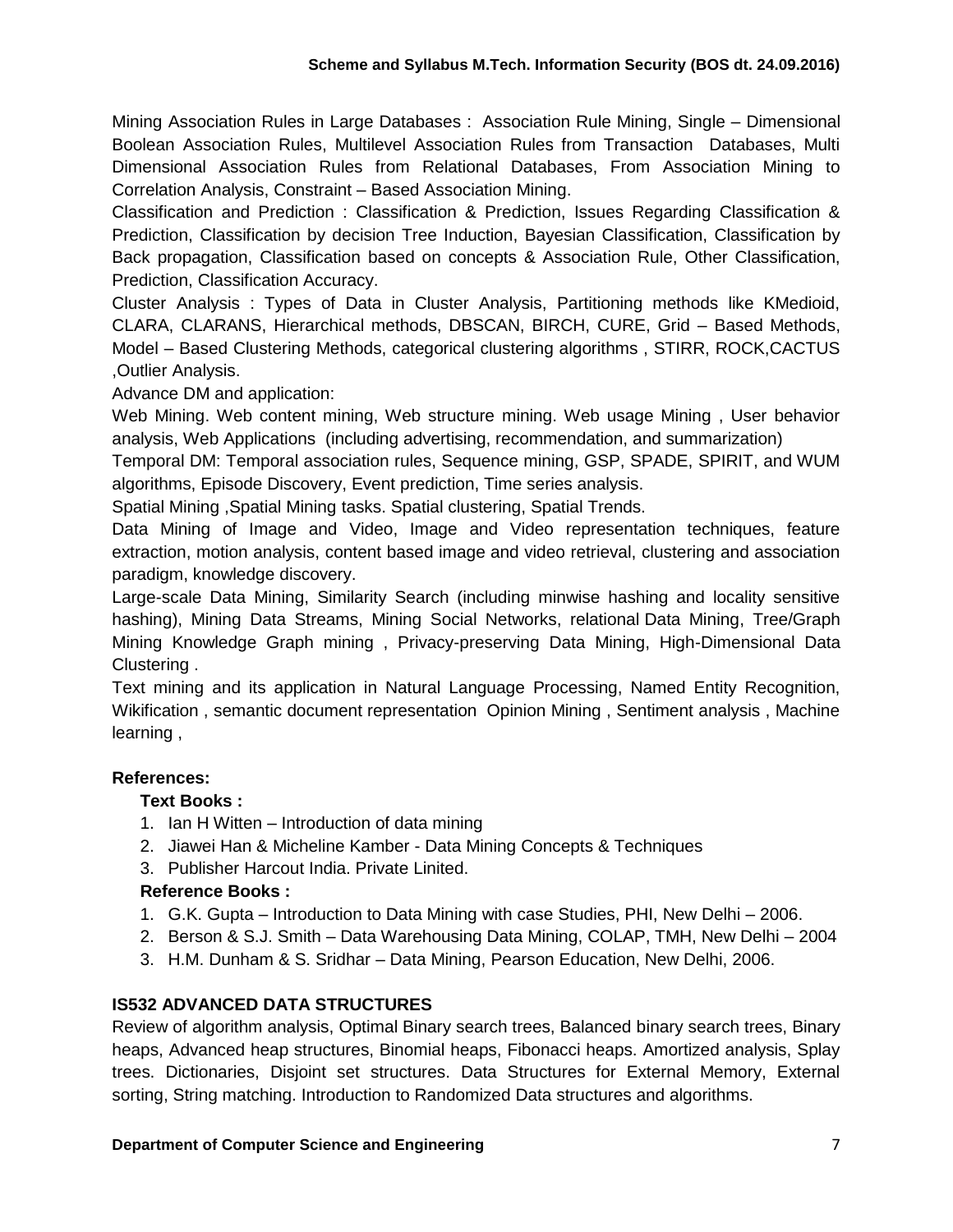### **References:**

- 1. Introduction to algorithms Cormen and Rivest.
- 2. Randomized algorithms R.Motwani and P. Raghavan

### **IS533 ADVANCED COMPUTER NETWORKS**

Review of networking concepts: Network models, Addressing, Data rate limits, Bandwidth, throughput, Latency, Data link control, Multiple Access,Wired LAN, Wireless LAN, VLAN, SONET, ATM, QoS in ATM, ATM applications, IP addressing, forwarding, and routing, IPv4, IPv6, IP Security, Virtual Private Networks, Transport layer protocol, congestion control, Multimedia Networks: Voice/Video over IP, IP Telephony, Voice over ATM, AAL2, Network management, Optical Networks

#### **References:**

- 1. Jawin, "Networks Protocols Handbook", Jawin Technologies Inc., 2005.
- 2. Bruce Potter and Bob Fleck, "802.11 Security", O'Reilly Publications, 2002.
- 3. Lawrence Harte, "Introduction to WCDMA", Althos Publishing, 2004.
- 4. Ralph Oppliger "SSL and TSL: Theory and Practice", Arttech House, 2009.
- 5. Lawrence Harte, "Introduction to CDMA- Network services Technologies and Operations", Althos Publishing, 2004.
- 5. Lawrence Harte, "Introduction to WIMAX", Althos Publishing, 2005.

### **IS534 OPERATING SYSTEM DESIGN**

Computer system and operating system overview, Operating system functions and design issues, Design approaches, Types of advanced operating systems, Process abstraction, Process management, system calls, Threads, Symmetric multiprocessing and microkernels. Scheduling: Uniprocessor, Multiprocessor and Real time systems, concurrency, classical problems, mechanisms for synchronization: semaphores, monitors, Process deadlock and deadlock handling strategies, Memory management, virtual memory concept, virtual machines, I/O management, File and disk management, Operating system security.

Distributed Operating system: architecture, Design issues, Distributed mutual exclusion, distributed deadlock detection, shared memory, Distributed scheduling. Multiprocessor operating systems: architecture, operating system design issues, threads, process synchronization, process scheduling, memory management, reliability and fault tolerance.

#### **References**:

- 1. Advanced concept in operating system M. Singhal, N.G Shivratri.
- 2. Operating system internal and design princilples William stallings.

### **IS535 ARCHITECTURE OF LARGE SYSTEMS**

Pipeline processor principles and design, Instruction set architecture; Memory addressing; Instruction composition; Instruction-level parallelism. Hazards: dynamic scheduling, branch prediction; Memory hierarchy; Processor case studies; Multiprocessor introduction: Shared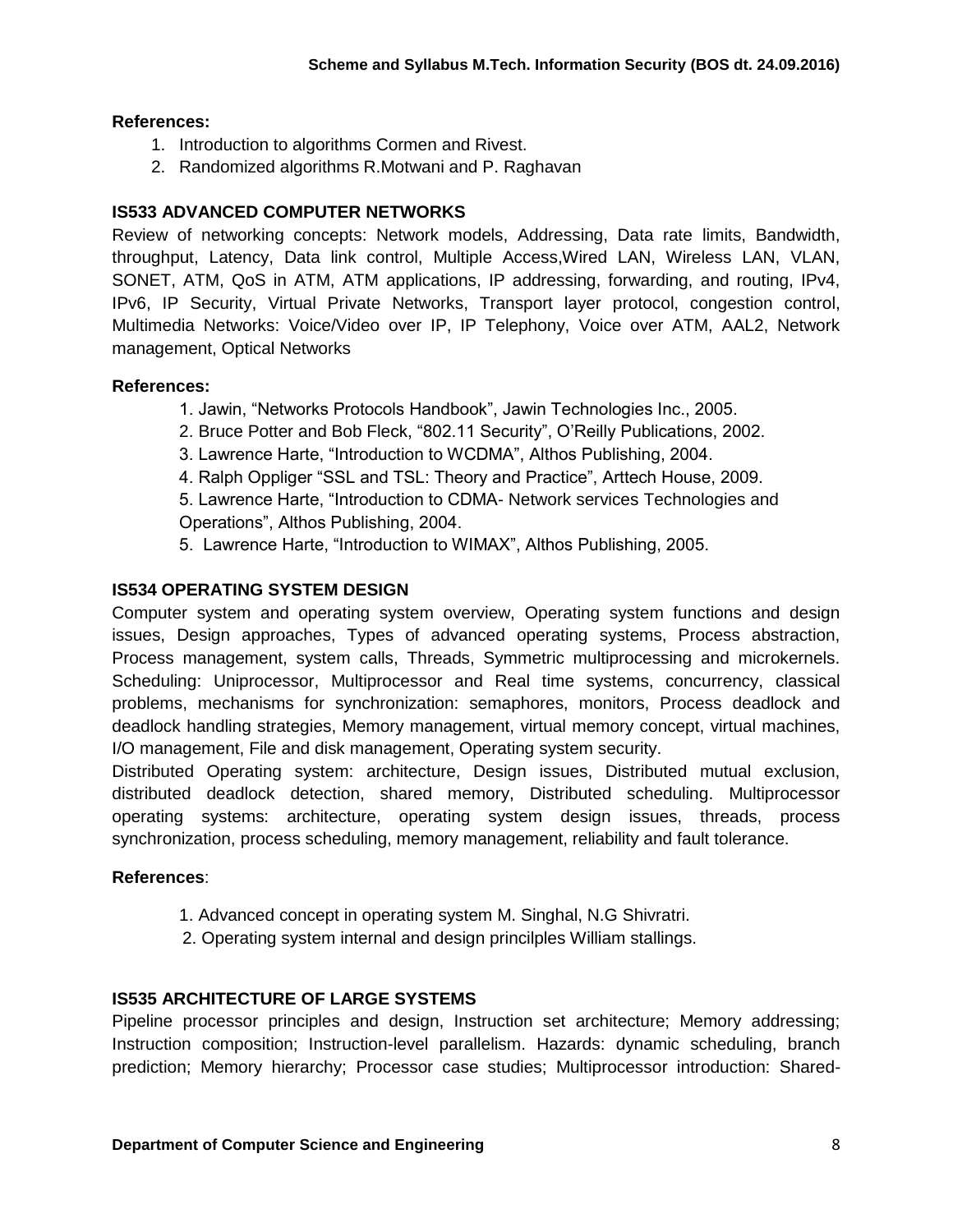memory architectures and their synchronisation and consistency issues, Advanced multi-core topics; Transactional Memory; Interconnection networks.

### **References:**

1. Computer Architecture: A Quantitative Approach, J. L. Hennessy and D. A. Patterson.

2. Parallel Computer Architecture: A Hardware/Software Approach

3. David Culler, J.P. Singh and Anoop Gupta,

4. Advanced Computer Architecture: Parallelism, Scalability, Programmability Kai

Hwang.

,

### **IS536 WIRELESS NETWORK**

Introduction to wireless communication, and future trends, Wireless Generations and Standards, Wireless Physical Layer Concepts, fundamentals of antennas, Cellular Concept and Cellular System Fundamentals.Spread Spectrum Modulation Techniques, Coding and Error Control, Multiple Access Technique for Wireless Communications, OFDM.Wireless LAN Technologies, Wireless IEEE Standards, Mobile Network Layer (Mobile IP). Mobile Transport Layer (Mobile TCP), Mobile Data network (GPRS), WAP Model and architecture, Introduction to Ad hoc networks, Sensor networks, Bluetooth networks and Wireless Mesh networks.

### **References:**

- 1. Wireless Communications and Networking William Stallings
- 2. Wireless communication: Principles and Practice, T. S. Rappaport,
- 3. Mobile Communications Schiller
- 4. Principles of Wireless Networks: A Unified Approach Pahalvan, K. and Krishnamurthy

# **IS537 STOCHASTIC PROCESS & QUERY THEORY**

The objective of this course is to provide the students basic knowledge about probability and stochastic process with applications.

The course will include permutation and combinations, probability theory, Random variable, [probability mass function,](http://en.wikipedia.org/wiki/Probability_distribution#Terminology) Binomial, poisson, exponential, normal, uniform distributions ,stochastic process and Markov chains.

Introduction of basic Queuing Theory, Markov Chains and Markov Processes, Birth-Death Processes, Simple Queuing Models (M/M/-/- Queues), Queues with Batch Arrivals, M/G/1 Queue with Residual Life and Imbedded Markov Chain Approach, Queues with Vacations, Bulk Arrivals and Priorities, Discrete Time Queues, Delay Analysis of Queues. Fundamental of Queuing Networks, Open and Closed Queuing Networks, Open Networks of M/M/m type queues. Approximate Models for Open and Closed Queuing Networks, Queuing System Applications, Simulation Modelling of Queuing Systems.

### **References:**

- 1. Donald Gross, James M. Thompson, John F. Shortle and Carl W. Harris, Fundamentalsof Queueing Thoery, Wiley 2008.
- 2. Sanjay K. Bose, An Introduction to Queueing Systems, Springer 2002.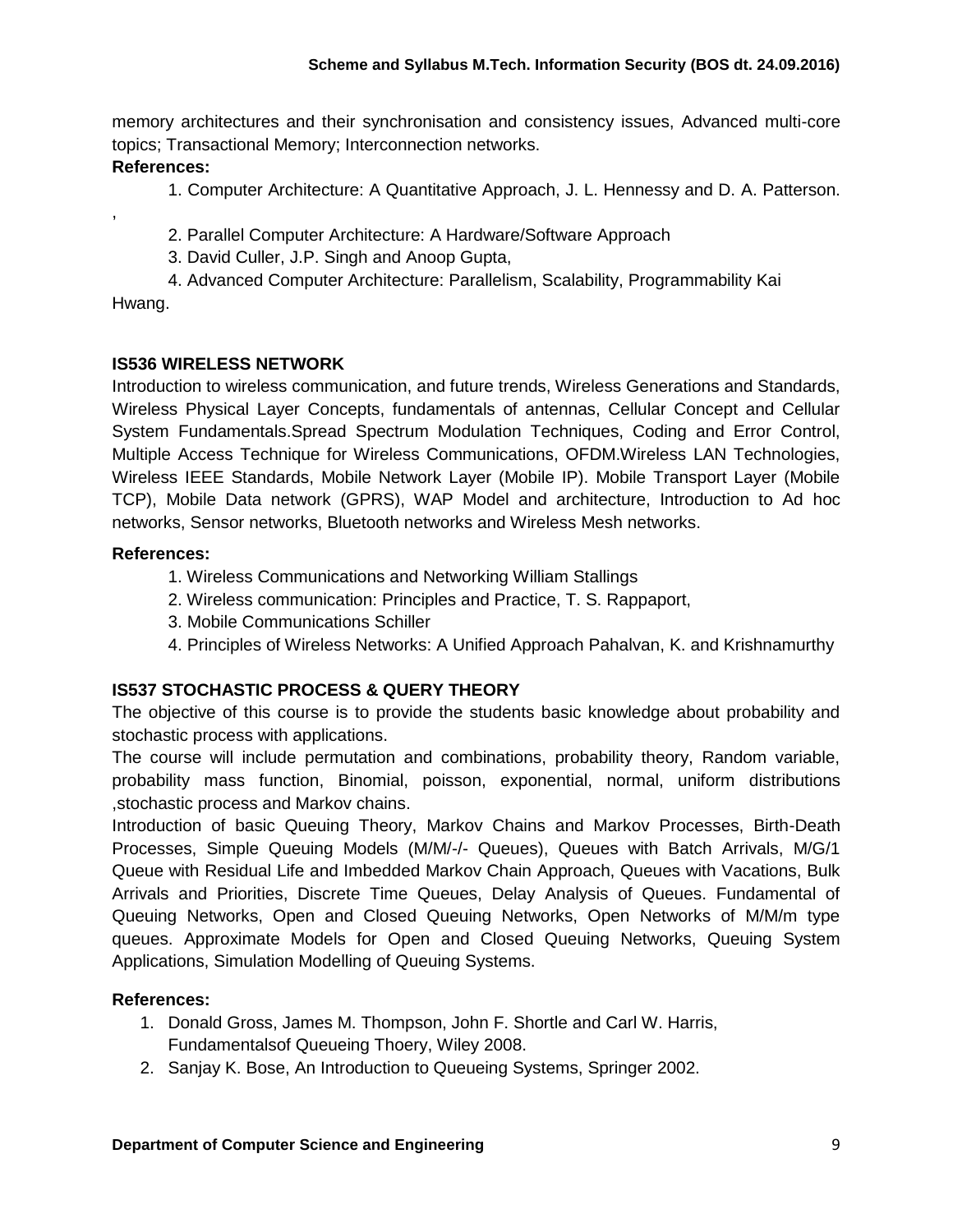- 3. T.G. Robertazzi, Computer Networks and Systems Queueing Theory and Peformance Evaluation, Springer 2000.
- 4. L. Kleinrock, Queueing Systems Volume 1 : Theory, Wiley 1975.

# **IS538 TCP/IP**

Layered communication architecture: layers, services, protocols, layer entities, service access points, protocol functions. Advanced Routing algorithms Advanced Network Congestion Control algorithms Quality of service Real Time Transport Protocol Internetworking Performance Issues Overview on VPN networks Overview on Wireless Networks and Mobile Networks: LAN, PAN, Sensor Networks, Ad\_hoc Networks Mobile IP, Mobile TCP, IP Security.

### **References:**

1- William Stallings, Wireless Communications & Networks, 2nd edition, Prentice-Hall Pearson, 2005

2- Jochen Schiller, Mobile Communication, (Latest edition), Addison Wesley

3- G. Wright and W. Stevens, TCP/IP Illustrated, Volume 2, Addison-Wesley, 1996.

### **IS539 STEGANOGRAPHY AND DIGITAL WATERMARKING**

UNIT I

Introduction to Information hiding – Brief history and applications of information hiding –

Principles of Steganography – Frameworks for secret communication – Security of Steganography systems –Information hiding in noisy data – Adaptive versus non adaptive algorithms – Laplace filtering – Using cover models – Active and malicious attackers – Information hiding in written text – Examples of invisible communications.

UNIT II

Survey of steganographic techniques – Substitution system and bitplane tools – Transform domain techniques – Spread spectrum and information hiding – Statistical Steganography - Distortion and code generation techniques – Automated generation of English text. UNIT III

Steganalysis – Detecting hidden information – Extracting hidden information - Disabling hidden information – Watermarking techniques – History – Basic Principles – applications – Requirements of algorithmic design issues – Evaluation and benchmarking of watermarking system.

UNIT IV

Survey of current watermarking techniques – Cryptographic and psycho visual aspects – Choice of a workspace – Formatting the watermark bets - Merging the watermark and the cover – Optimization of the watermark receiver – Extension from still images to video – Robustness of copyright making systems.

UNIT V

Fingerprints – Examples – Classification – Research history – Schemes – Digital copyright and watermarking – Conflict of copyright laws on the internet.

### **References:**

1. Stefan Katzenbelsser and Fabien A. P. Petitcolas, "Information hiding techniques for Steganography and Digital Watermarking", ARTECH House Publishers, January 2004.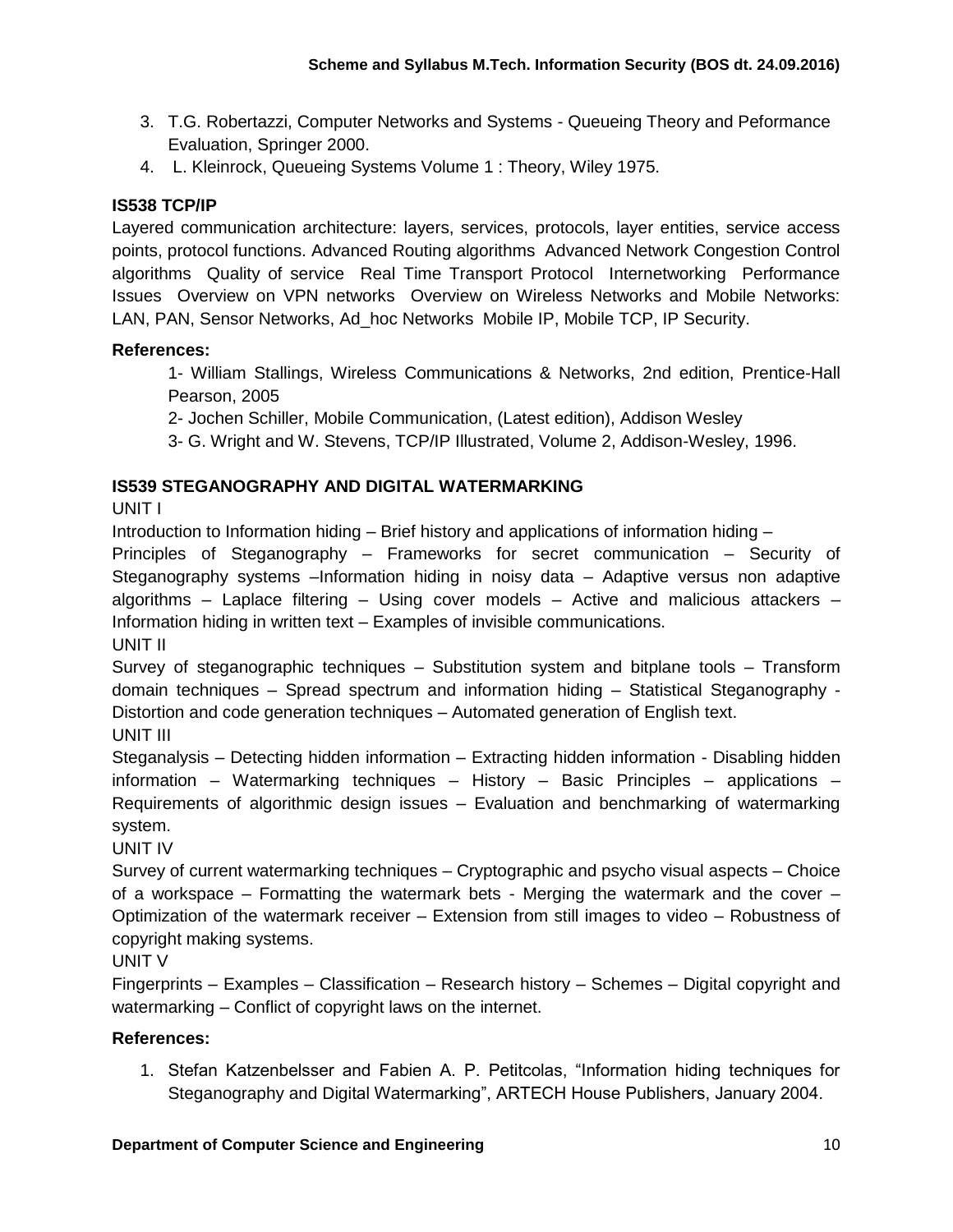- 2. Jessica Fridrich, "Steganography in Digital Media: Principles, Algorithms, and Applications", Cambridge university press, 2010.
- 3. Steganography, Abbas Cheddad, Vdm Verlag and Dr. Muller, "Digital Image" Aktienge sells chaft & Co. Kg, Dec 2009.
- 4. Ingemar Cox, Matthew Miller,Jeffrey Bloom,Jessica Fridrich and Ton Kalker, "Digital Watermarking And Steganography", Morgan Kaufmann Publishers, Nov 2007.

# **IS551 DISTRIBUTED COMPUTING**

Introduction to Distributed System: Goals, Hardware concepts, Software concepts, and Client-Server model. Example of distributed systems. Communication: Layered protocols, Remote procedures call, Remote object invocation, Message-oriented communication, Stream-oriented communication. Inter process communication in UNIX/LINUX. Processes: Threads, Clients, Servers, Code Migration, Software agent.Naming: Naming entities, locating mobile entities, removing un-referenced entities. Synchronization: Clock synchronization, Logical clocks, Global state, Election algorithms, Mutual exclusion, Distributed transactions. Consistency and Replication: Introduction, Data centric consistency models, Client centric consistency models, Distribution protocols, Consistency protocols. Fault Tolerance: Introduction, Process resilience, Reliable client server communication, Reliable group communication. Distributed commit, Recovery. Security: Introduction, Secure channels, Access control, Security management. Distributed File System: Sun network file system, CODA files system, Google File System.

### **References:**

- 1. Distributed Systems: Principles and Paradigms. A. Taunenbaum,
- 2. Distributed Systems: Concepts and Design G. Coulouris, J. Dollimore, and T. Kindberg,

### **IS552 INFORMATION THEORY AND CODING**

Information and entropy information measures, Shannon's concept of information. Channel coding, channel mutual information capacity (BW) , theorem for discrete memory less channel, information capacity theorem , error detecting and error correcting codes, Types of codes: block codes, hamming and Lee metrics, description of linear block codes, parity check codes, cyclic code. Masking techniques.

Compression : loss less and lossy, Huffman codes, LZW algorithm, Binary image compression schemes, run length encoding, CCITT group 3 1-D compression, CCITT group 3 2D compression, CCITT group 4 2D Compression. Convolutional codes, sequential decoding. Video image compression: CITT H 261 Video coding algorithm, audio (speech) compression. Cryptography and cipher.

### **References:**

- 1. Information Theory, Coding and Crptography R Bose.
- 2. Multimedia system Design Prabhat K Andleigh and Kiran Thakrar
- 3. Multimedia Communications Fred Halsall.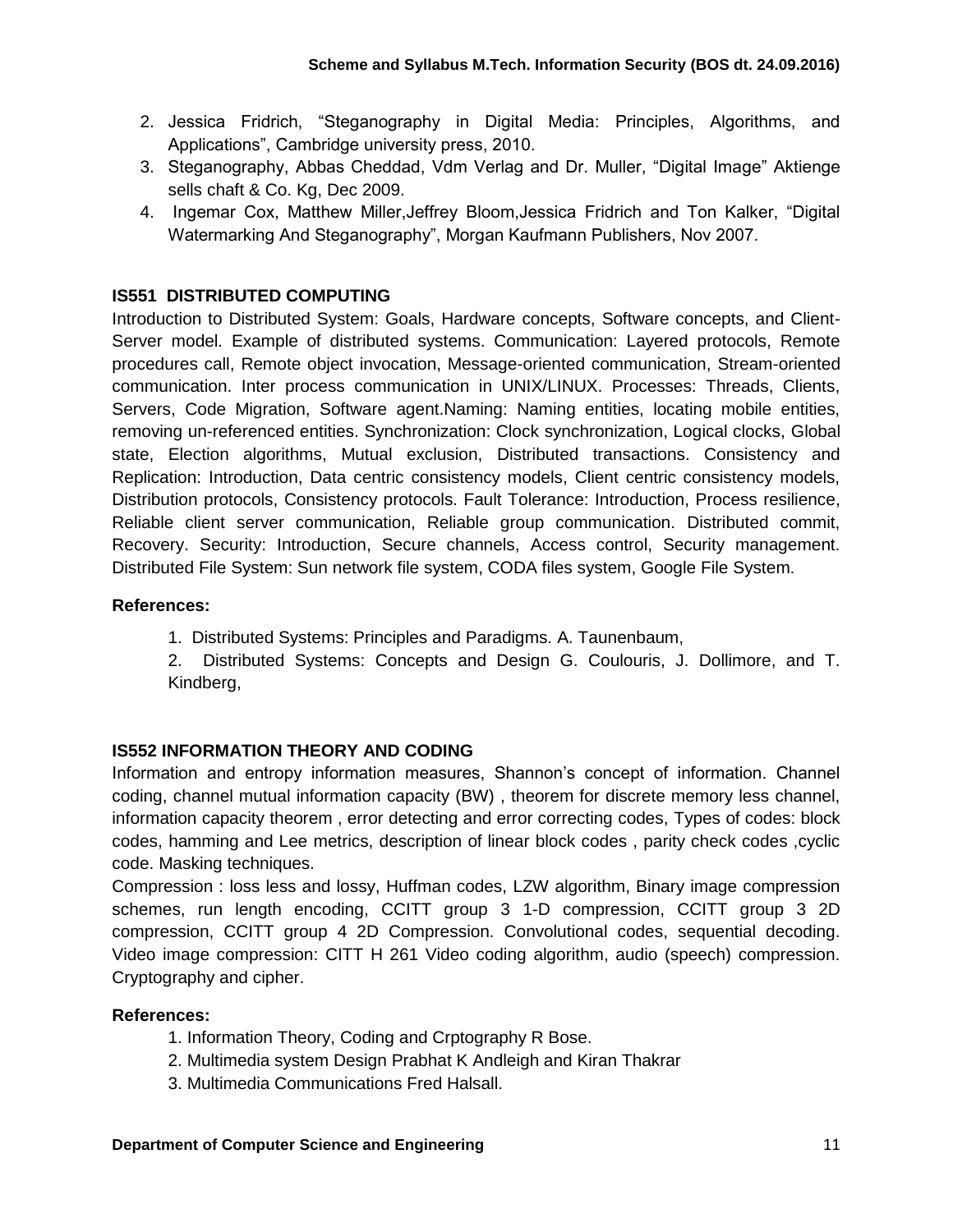#### **IS553 OPTIMIZATION TECHNIQUES**

Introduction: Engineering application of Optimization, Formulation of design problems as mathematical programming problems, General Structure of Optimization Algorithms ,Constraints, The Feasible Region, Branches of Mathematical Programming ,Gradient Information, The Taylor Series, Types of Extrema, Necessary and Sufficient Conditions for Local Minima and Maxima, Classification of Stationary Points , Convex and Concave Functions, Optimization of Convex Functions, General Properties of Algorithms ,An Algorithm as a Point-to-Point Mapping,An Algorithm as a Point-to-Set Mapping Closed Algorithms , Descent Functions, Global Convergence, Rates of Convergence.

Unconstrained Optimization: One dimensional optimization techniques: Dichotomous Search, Fibonacci Search ,Golden-Section Search, Quadratic Interpolation Method ,Cubic Interpolation, The Algorithm of Davies, Swann, and Campey, Inexact Line Searches , Multidimensional Gradient Methods ,Steepest- Descent Method, Newton Method Gauss-Newton Method, Conjugate-Direction Methods: Conjugate Directions, Basic Conjugate-Directions Method, Conjugate-Gradient Method, Minimization of Nonquadratic Functions, Fletcher-Reeves Method, Powell's Method, Partan Method. Quasi-Newton Methods: The Basic Quasi-Newton Approach, Generation of Matrix Sk ,Rank-One Method, Davidon-Fletcher- Powell Method, Broyden-Fletcher-Goldfarb-Shanno Method, Hoshino Method, The Broyden Family, The Huang Family, Practical Quasi-Newton Algorithm, Applications of Unconstrained Optimization, Nonlinear Least Squares Problem and Algorithms.

Linear Programming: Graphical method, Simplex method, Duality in linear programming (LP), Sensitivity analysis, Interior-Point Methods, Primal-Dual Solutions and Central Path, Primal Affine-Scaling Method, Primal Newton Barrier Method, Primal-Dual Interior-Point Methods.

Nonlinear Constrained Optimization: Constrained Optimization, Constraints, Classification of Constrained Optimization Problems, Simple Transformation Methods ,Lagrange Multipliers , First-Order Necessary Conditions, Second-Order Conditions, Convexity , Duality Quadratic And Convex Programming: Convex QP Problems with Equality Constraints, Active-Set Methods for Strictly Convex QP Problems , Interior-Point Methods for Convex QP Problems, Cutting-Plane Methods for CP Problems, Ellipsoid Methods.

Minimax Methods: Minimax Algorithms, Improved Minimax Algorithms,

#### **References:**

- 1. Practical Optimization Algorithms And Engineering Applications, Andreas Antoniou
- 2. An Introduction To Optimization Edwin K. P. Chong & Stanislaw h. Zak,

#### **IS554 BIO METRICS**

Introduction: Definitions, biometric modalities, benefits of biometric versus traditional authenticated methods. Key biometric terms and processes. Authenticationtechnologies: storage tokens, dynamic tokens, token usability. Design of a Biometric System: Building blocks, Modes of operation Biometric technologies: Passive & active biometric. user acceptance Ease of use ,technology cost, depoyability,Invasivness of the technology , maturity of the technology. Fingerprint verification: Minutiae Based Fingerprint Matching, Non-minutiae Based Representations,finger print component, algorithms for interpretion.Fingerprint Enhancement, and Fingerprint Classification. Face Recognition:- Introduction, Authentication vs. Identification,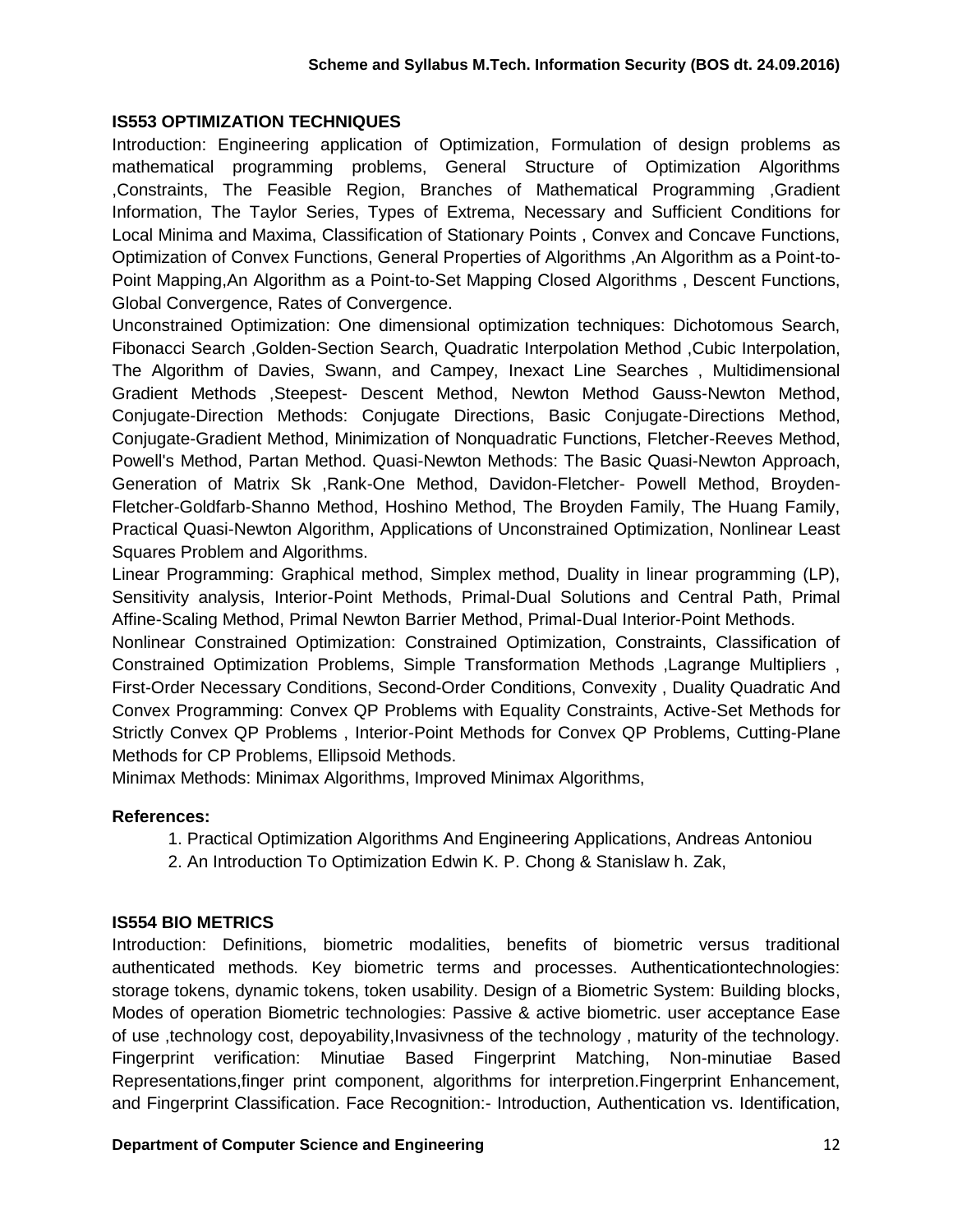Challenges in Face recognition, Algorithms for face recognitions. Iris Recognition: Introduction, devices for capturing Iris, Iris representation schemes, Iris recognition algorithms. Hand Geometry Recognition , Gait Recognition, The Ear as a Biometric, Voice Biometrics, A Palmprint Authentication System. On-Line Signature Verification.3D Face Recognition. Automatic Forensic Dental Identification, DNA. Introduction to Multibiometrics.- Multispectral Face Recognition.- Multibiometrics Using Face and Ear.- Incorporating Ancillary Information in Multibiometric Systems. Multimodal Biometrics: Limitations of unimodal systems, multibiometric scenarios, levels of fusion, system design, score fusion techniques, score normalization, userspecific parameters, and soft biometrics. The Law and the Use of Biometrics.- Biometric System Security.- Spoof Detection Schemes.- Linkages between Biometrics and Forensic Science.- Biometrics in Government Sector.- Biometrics in the Commercial Sector.- Biometric Standards.- Biometrics Databases Case Study Presentations: Biometrics in Banking Industry, Biometrics in Computerized, Patient Records, Biometrics in Credit Cards, Biometrics in Mass Disaster Victim, Identification Forensic Odontology.

### **References:**

1. Biometrics for network security PaulReid,

2. Handbook of Fingerprint Recognition D. Maltoni, D. Maio, A. K. Jain, and S. Prabhakar,

3. BIOMETRICS: Personal Identification in Networked Society A. K. Jain, R. Bolle, S. Pankanti,

4. Biometric Systems: Technology, Design and Performance Evaluation,

J. Wayman, A.K. Jain, D. Maltoni, and D. Maio

### **Semester II**

### **IS521 CRYPTOGRAPHY**

Simple Cryptosystems: Enciphering Matrices – Encryption Schemes – Symmetric and Asymmetric Cryptosystems – Cryptanalysis – Block ciphers –Use of Block Ciphers – Multiple Encryption – Stream Ciphers –Affine cipher – Vigenere, Hill, and Permutation Cipher – Secure Cryptosystem.

Public Key Cryptosystems: The idea of public key cryptography – The Diffie–Hellman Key Agreement Protocol - RSA Cryptosystem – Bit security of RSA – ElGamal Encryption - Discrete Logarithm – Knapsack problem – Zero-Knowledge Protocols – From Cryptography to Communication Security - Oblivious Transfer.

Symmetric Techniques: Stream Cipher: A5, RC4

Asymmetric Techniques: Cryptography in Embedded Hardware

Different type of attack: CMA, CPA, CCA.

### **References:**

1. Bruce Schneier, "Applied Cryptography: Protocols, Algorithms, and Source Code in C" John Wiley & Sons, Inc, 2nd Edition, 1996.

2. Wenbo Mao, "Modern Cryptography Theory and Practice", Pearson Education, 2004

3. Atul Kahate, "Cryptography and Network Security", Tata McGrew Hill, 2003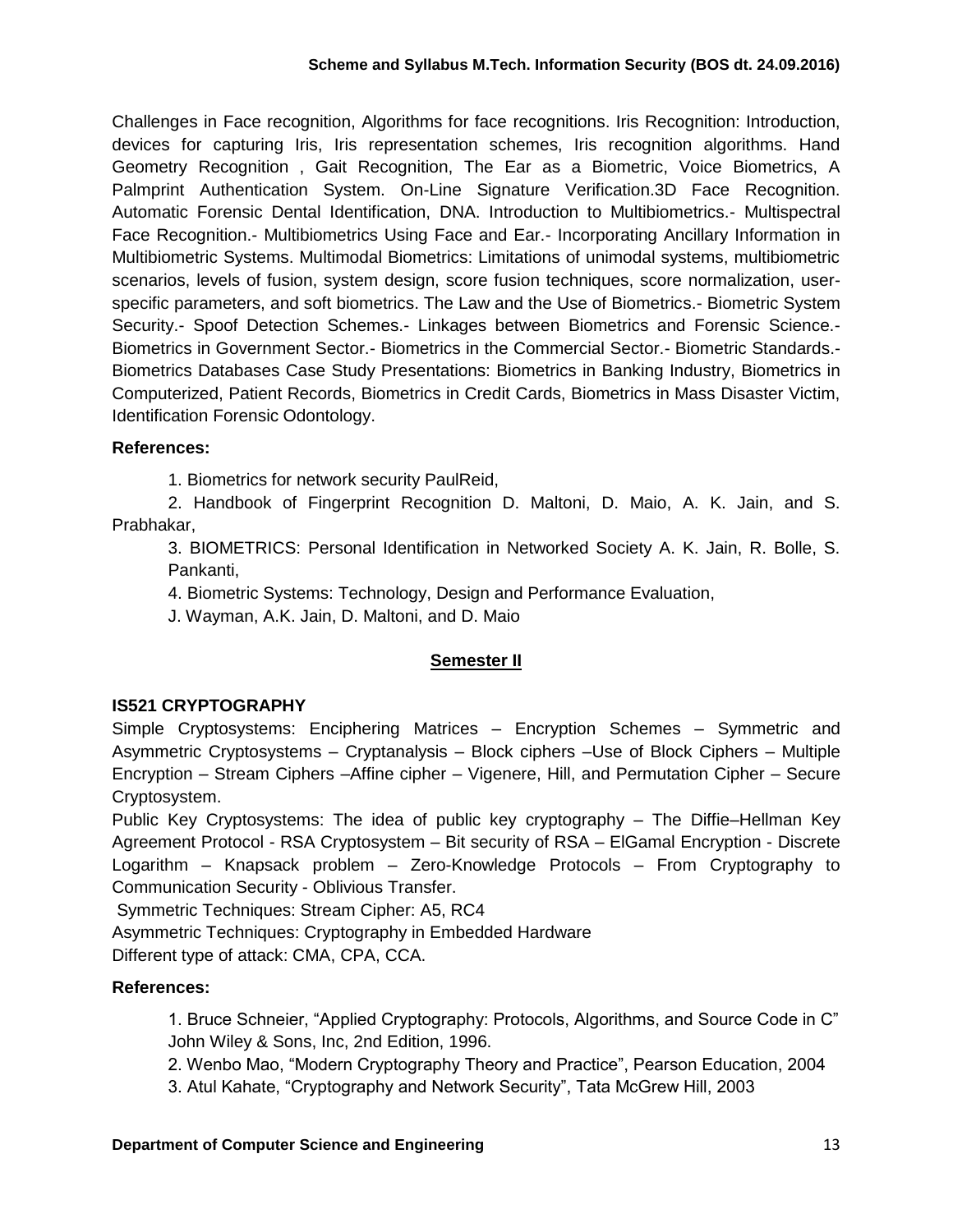#### **IS522 DATABASE SECURITY AND ACCESS CONTROL**

Introduction to Access Control, Purpose and fundamentals of access control, brief history, Policies of Access Control, Models of Access Control, and Mechanisms, Discretionary Access Control(DAC), Non- Discretionary Access Control , Mandatory Access Control (MAC). Capabilities and Limitations of Access Control Mechanisms: Access Control List (ACL) and Limitations, Capability List and Limitations, Role-Based Access Control (RBAC) and Limitations, Core RBAC, Hierarchical RBAC, Statically Constrained RBAC, Dynamically Constrained RBAC, Limitations of RBAC. Comparing RBAC to DAC and MAC Access control policy, Biba'sintrigity model, Clark-Wilson model, Domain type enforcement model , mapping the enterprise view to the system view, Role hierarchies- inheritance schemes, hierarchy structures and inheritance forms, using SoD in real system, Temporal Constraints in RBAC, MAC AND DAC. Integrating RBAC with enterprise IT infrastructures: RBAC for WFMSs, RBAC for UNIX and JAVA environments Case study: Multiline Insurance Company. Smart Card based Information Security, Smart card operating system-fundamentals, design and implantation principles, memory organization, smart card files, file management, atomic operation, smart card data transmission ATR,PPS Security techniques- user identification , smart card security, quality assurance and testing , smart card life cycle-5 phases, smart card terminals.

#### **References:**

1. Role Based Access Control David F. Ferraiolo , D. Richard Kuhn , Ramaswamy Chandramouli

#### **IS523 DIGITAL FORENSICS**

Introduction to legal issues, context, and digital forensics. Digital Evidence - Sources of digital evidence, evidence gathering methods: - Imaging, Forensics copy, selection and extraction, auditing logging, evidence correlation and preservation. Evidence analysis techniques: keyword searches, timelines, hidden data. Computer Forensics and investigations as a profession, understanding computer investigations, Data Acquisition, processing Crime and Incident Scenes Digital Forensics Models. Working with Windows and DOS Systems, Current Computer Forensics Tools, Macintosh and Linux Boot Processes and Disk Structures, Computer Forensics Analysis and Validation Recovering Graphics Files, Network Forensics, E-Mail Investigations, Cell Phone and Mobile Devices

### **References:**

- 1. Computer Forensics and Investigations Nelson Phillips, Enfinger,Steuart
- 2. Computer Evidence Collection and Preservation Christopher L.T.Brown, Firewall
- 3. Media Software Forensics Robert M. Slade.

#### **Elective**

#### **IS 541 SECURE SOFTWARE ENGINEERING**

#### UNITI

Problem, Process, and Product - Problems of software practitioners – approach through software

reliability engineering- experience with SRE – SRE process – defining the product – Testing acquired software – reliability concepts- software and hardware reliability. Implementing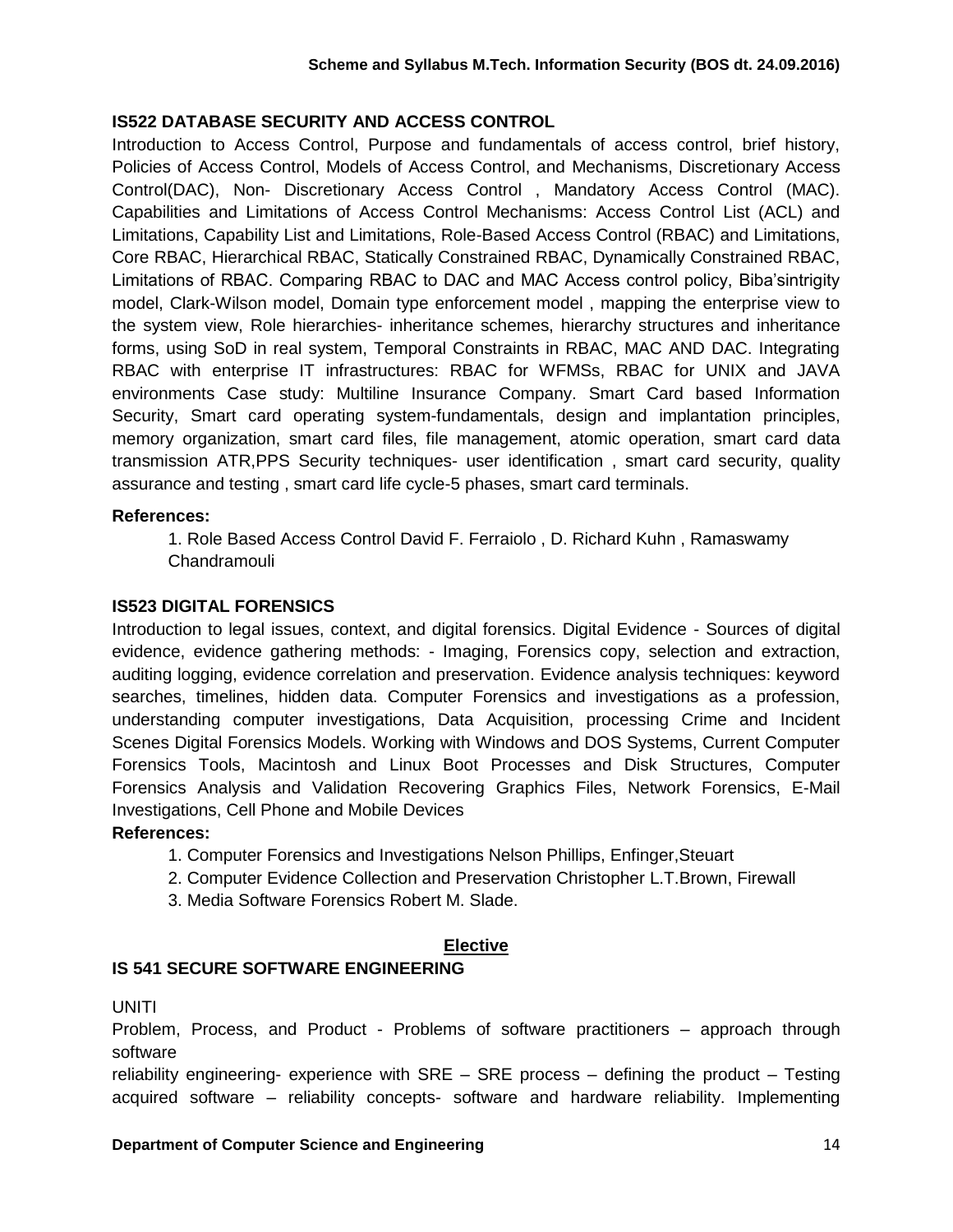Operational Profiles - Developing, identifying, crating, reviewing the operation – concurrence rate – occurrence probabilities- applying operation profiles.

UNIT II

Engineering "Just Right" Reliability - Defining "failure" for the product - Choosing a common measure for all associated systems. - Setting system failure intensity objectives –Determining user needs for reliability and availability., overall reliability and availability objectives, common failure intensity objective., developed software failure intensity objectives. – Engineering software reliability strategies. Preparing for Test - Preparing test cases. - Planning number of new test cases for current release. -Allocating new test cases. - Distributing new test cases among new operations - Detailing test cases. - Preparing test procedures. UNIT III

Executing Test - Planning and allocating test time for the current release. - Invoking test identifying identifying failures - Analyzing test output for deviations. – Determining which deviations are failures. Establishing when failures occurred. Guiding Test - Tracking reliability growth - Estimating failure intensity. - Using failure intensity patterns to guide test – Certifying reliability. Deploying SRE - Core material - Persuading your boss, your coworkers, and stakeholders. - Executing the deployment - Using a consultant. UNIT IV

Using UML for Security - UM L diagrams for security requirement -security business processphysical security - security critical interaction - security state. Analyzing Model - Notation - formal semantics - security analysis - important security opportunities. Model based security engineering with UML - UML sec profile- Design principles for secure systems – Applying security patterns.

#### UNIT V

Applications - Secure channel - Developing Secure Java program- more case studies. Tool support for UML Sec - Extending UML CASE TOOLS with analysis tools - Automated tools for UML SEC. Formal Foundations - UML machines - Rely guarantee specifications- reasoning about security properties.

#### **References:**

- 1. John Musa D, "Software Reliability Engineering", 2nd Edition, Tata McGraw-Hill, 2005(Units I, II and III).
- 2. Jan Jürjens, "Secure Systems Development with UML", Springer; 2004 (Unit IV and V)

### **IS542 GRAPH THEORY AND NETWORK ALGORITHMS**

Mathematical Background: Convex Optimization, Stability of Dynamical Systems and Discretetime Markov Chains, Utility Maximization and Resource Allocation in the Internet, Statistical Multiplexing and queues, delay and packet loss analysis in queues. Graph Theory: graphs and digraphs, Spanning Trees, Connectivity and Flow, Planar Graphs, Graph Coloring, factorizations, eulerian and hamiltonian graphs, Minimum Connector Problem, Marriage Problem, Assignment Problem, Network Flow Problem , Committee Scheduling Problem, Four Color Problem, Traveling Salesman Problem. Scheduling in High-Speed Switches: Switch Architectures and Crossbar Switches, Head-of-Line (HOL) Blocking and Virtual Output Queues, Capacity Region and Max Weight Scheduling. Scheduling in Wireless Networks: Scheduling in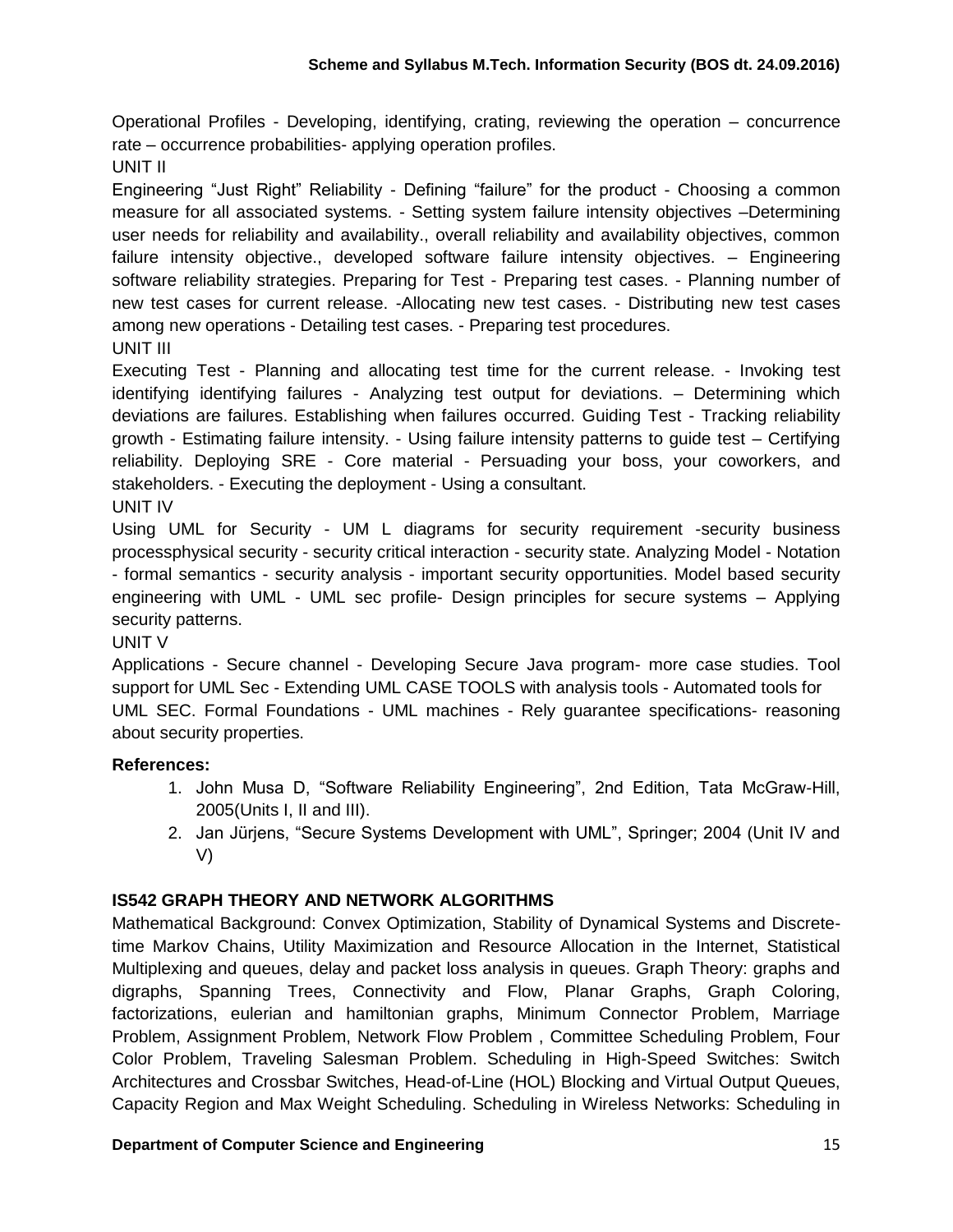Wireless Networks, Channel-Aware Scheduling in Cellular Networks, The MaxWeight Algorithm for the Cellular Downlink , MaxWeight Scheduling Ad Hoc P2P Wireless Networks. Network Flow Algorithms : Introduction, Distance Network algorithms, Computational analysis and Optimality conditions of Distance Network Algorithms, Maximum flow algorithms, Minimum Cost Flow algorithms, Cycle canceling and Out of-kilter algorithm, Network Utility Maximization: Utility Maximization for Joint Congestion Control, Routing and Scheduling , Stability and Convergence, Ad Hoc P2P Wireless Networks, Internet versus Wireless Formulations. Distributed Algorithms for Network Communications: Data distribution algorithms, Request-Reply algorithms, Search and traversal algorithms, breaking symmetry and election algorithms, Topology discovery. Routing, Building and aintaining trees, Synchronization. Fault tolerance and recovery, Complexity of distributed algorithms.

### **References:**

- 1. [R. Balakrishnan,](https://www.google.co.in/search?biw=1366&bih=667&tbm=bks&tbm=bks&q=inauthor:%22R.+Balakrishnan%22&sa=X&ei=uKSTVJj_EMuA8QXDroDgCQ&ved=0CB0Q9AgwAA) [K. Ranganathan](https://www.google.co.in/search?biw=1366&bih=667&tbm=bks&tbm=bks&q=inauthor:%22K.+Ranganathan%22&sa=X&ei=uKSTVJj_EMuA8QXDroDgCQ&ved=0CB4Q9AgwAA) ["A Textbook of Graph Theory"](https://books.google.co.in/books?id=HS9iDhAuFuUC&printsec=frontcover&dq=book+for+graph+theory&hl=en&sa=X&ei=uKSTVJj_EMuA8QXDroDgCQ&ved=0CBsQ6AEwAA) 2012
- 2. Alen gibbons ["Algorithmic Graph Theory"](https://books.google.co.in/books?id=Be6t04pgggwC&printsec=frontcover&dq=book+for+graph+theory&hl=en&sa=X&ei=uKSTVJj_EMuA8QXDroDgCQ&ved=0CFAQ6AEwCQ).

### **IS543 SIMULATION AND MODELLING**

Introduction: Systems, modelling, general systems theory, Concept of simulation, Simulation as a decision making tool, types of simulation. Random Numbers and Queuing Theory: Pseudo random numbers, methods of generating random variables, discrete and continuous distributions, testing of random numbers, Concepts of Queuing theory. Design of Simulation Experiments :Problem formulation, data collection and reduction, time flow mechanism, key variables, logic flow chart, starting condition, run size, experimental design consideration, output analysis and interpretation validation. Simulation Languages: Comparison and selection of simulation languages, study of these simulation language.

Case studies: Development of simulation models using simulation language studied for systems like queuing systems, Production systems, Inventory systems, maintenance and replacement systems and Investment analysis.

#### **References**:

- 1. System Simulation Geoffrey Gordon,
- 2. System Simulation with Digital Computer Narsingh Deo

### **IS544 SECURITY THREATS AND MODELLING**

UNIT I

Introduction: Security threats, its sources, Target Assets and vulnerabilities, Consequences of threats, Active/ Passive Threats, Web-threats, Network Threats, E-mail threats, Sabotage-Internal treats- Environmental threats - Threats to Server security, Insider threats,

Cyber crimes, hackers and Intruders

UNIT II

Attack Tree, Attack Graphs, Types of Attack Scenarios and Detection Approaches, Threat exploitation and analysis: Session Hijacking – Phishing – DNS Pharming – Tab-nabbing – Clickjacking – XSS – SQL – Command Injection – IP Spoofing, Email-Spoofing, Information Hiding (Stenography), Buffer Overflow

Virology- Worms, Virus, Spam's, Ad ware, Spy ware, Trojans, Backdoors, Bots, Malware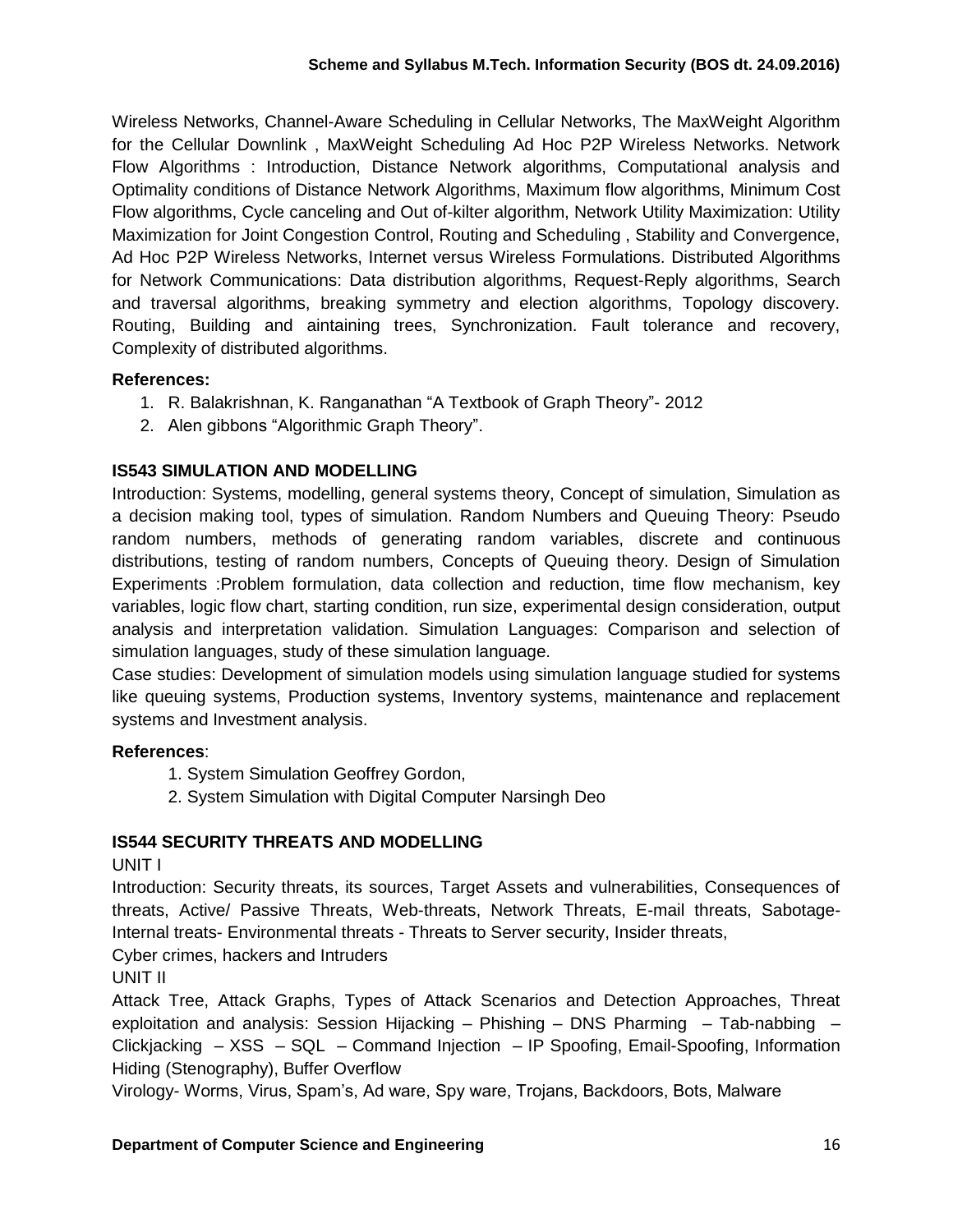### UNIT III

Security Threat Management: Risk Assessment - Forensic Analysis - Security threat correlation – Threat awareness - Vulnerability sources and assessment- Vulnerability assessment tools - Threat identification - Threat Analysis - Threat Modeling - Model for Information Security Planning.

Footprinting- Scanning-Enumeration - basic banner grabbing, Enumerating Common Network services.

UNIT IV

Security models – Access Control Matrix Model, Take-Grant Protection Model

Secure Web Engineering Privacy - Privacy Issues, Privacy in social networks, Privacy Models, Privacy preserving Data Mining techniques, Privacy enhancing technology, Web Privacy

Security Policies – Security Policies and Procedures, Writing Security Policies, Sample Security Policies, Types: Integrity policies, Confidentiality policies, WWW Policies, Same Origin Policy, E-mail Security Policies, etc.

Security certification – Security monitoring and auditing, Forensics Investigator, UNIT V

Security protocols – Transport layer protocols – SSL – Electronic mail security – PEM and S/MIME security protocol – Pretty Good Privacy – Web Security - Firewalls design principles – Trusted systems – Electronic payment protocols. Intrusion detection – password management – Viruses and related Threats – Virus Counter measures, Virtual Private Networks.

Application Level Security: HTTP Vs HTTPS, SSL, IPV6 Security Requirements Specifications: Antivirus, Firewalls, IDS, IPS, Log Files, Honey Pots, Honey Net Secure Software Engineering: Need for secure systems, Software security issues, Secure Software Life Cycle, Secure Programming Vs Defensive Programming, Proactive security development process, Secure design principles and Patterns, Insecure Code Samples, Code Reviews and Static Analysis, Security Testing, Creating a Software Security Programs

### **References:**

- 1. Joseph M Kizza, "Computer Network Security", Springer Verlag, 2005
- 2. Swiderski, Frank and Syndex, "Threat Modeling", Microsoft Press, 2004.
- 3. William Stallings and Lawrie Brown, "Computer Security: Principles and Practice", Prentice Hall, 2008.
- 4. Thomas Calabres and Tom Calabrese, "Information Security Intelligence: Cryptographic Principles & Application", Thomson Delmar Learning, 2004.
- 5. Chapter 9: Legal, Privacy, and Ethical Issues in Computer Security;

### **IS 545 MALWARE ANALYSIS AND REVERSE ENGINEERING**

Fundamentals of Malware Analysis (MA), Reverse Engineering Malware (REM) Methodology, Brief Overview of Malware analysis lab setup and configuration, Introduction to key MA tools and techniques, Behavioral Analysis vs. Code Analysis, Resources for Reverse-Engineering Malware (REM) 3.1 Understanding Malware Threats, Malware indicators, Malware Classification, Examining ClamAV Signatures, Creating Custom Clam A V Databases, Using YARA to Detect Malware Capabilities, Creating a Controlled and Isolated Laboratory, Introduction to MA Sandboxes, Ubuntu, Zeltser's REMnux , SANS SIFT , Sandbox Setup and Configuration New Course Form , Routing TCP/IP Connections, Capturing and Analyzing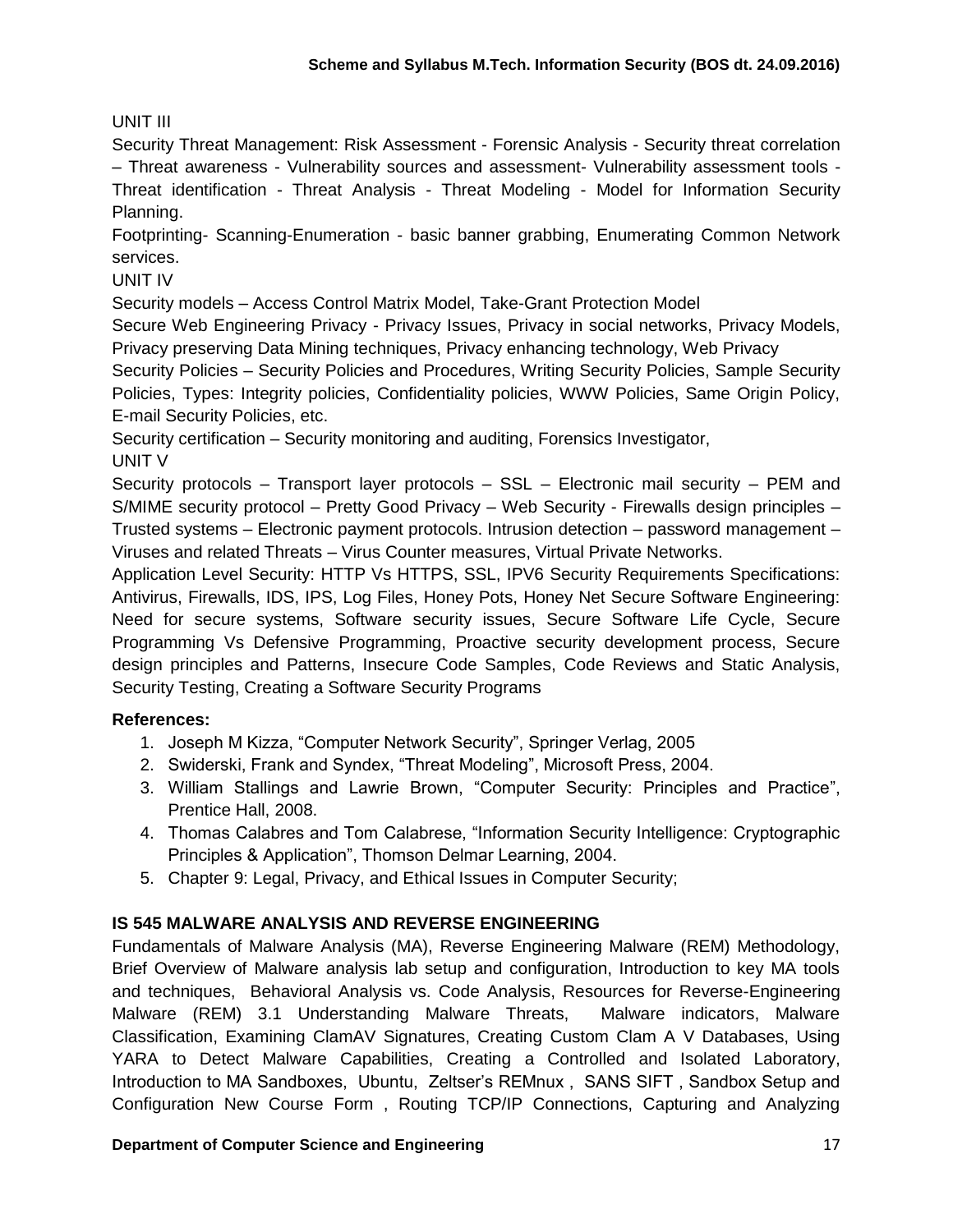Network Traffic, Internet simulation using INetSim , Using Deep Freeze to Preserve Physical Systems , Using FOG for Cloning and Imaging Disks , Using MySQL Database to Automate FOG Tasks , Introduction to Python , Introduction to x86 Intel assembly language , Scanners: VirusTotal, Jotti, and NoVirusThanks , Analyzers: ThreatExpert, CWSandbox, Anubis, Joebox , Dynamic Analysis Tools: Process Monitor, Regshot, HandleDiff , Analysis Automation Tools: VirtualBox, VMWare, Python , Other Analysis Tools

Malware Forensics: Using TSK for Network and Host Discoveries , Using Microsoft Offline API to Registry Discoveries , Identifying Packers using PEiD , Registry Forensics with RegRipper Plug-ins : , Bypassing Poison Ivy's Locked Files , Bypassing Conficker's File System ACL Restrictions , Detecting Rogue PKI Certificates

Malware and Kernel Debugging:Opening and Attaching to Processes ,Configuration of JIT Debugger for Shellcode Analysis ,Controlling Program Execution ,Setting and Catching Breakpoints ,Debugging with Python Scripts and PyCommands ,DLL Export Enumeration, Execution, and Debugging ,Debugging a VMware Workstation Guest (on Windows) ,Debugging a Parallels Guest (on Mac OS X) ,Introduction to WinDbg Commands and Controls , Detecting Rootkits with WinDbg Scripts , Kernel Debugging with IDA Pro

Memory Forensics and Volatility : Memory Dumping with MoonSols Windows Memory Toolkit , Accessing VM Memory Files Overview of Volatility, Investigating Processes in Memory Dumps , Code Injection and Extraction , Detecting and Capturing Suspicious Loaded DLLs , Finding Artifacts in Process Memory , Identifying Injected Code with Malfind and YARA .

Researching and Mapping Source Domains/IPs : Using WHOIS to Research Domains , DNS Hostname Resolution , Querying Passive DNS , Checking DNS Records , Reverse IP Search New Course Form , Creating Static Maps , Creating Interactive Maps

### **References:**

1. Michael Sikorski, Andrew Honig "Practical Malware Analysis: The Hands-On Guide to Dissecting Malicious Software" publisher william Pollock.

### **IS546 WEB SEARCH AND INFORMATION RETRIEVAL**

Information retrieval model, Searching the web, Document Representation, Query languages and query operation, Indexing and searching, Scoring and ranking feature vectors, domain specific search, Information retrieval evaluation, Probabilistic information retrieval, Text classification and Naive Bayes, clustering, Matrix decompositions and latent semantic.

#### **References:**

1. Manning, C., Raghavan, P., and Schutze, H. (2007), An introduction to Information Retrieval, Cambridge University Press.

2. Chakrabarti, S. (2002). Mining the web: Mining the Web: Discovering knowledge from hypertext data. Morgan-kaufman.

#### **IS547 SECURE CLOUD COMPUTING**

Cloud computing fundamental: Definition of Cloud computing, Cloud computing models, cloud computing architecture, essential characteristic, Virtualization basic, server consolidation, automatic computing, horizontal scaling, high performance computing. Cloud security: cloud

#### **Department of Computer Science and Engineering 18 and 18 and 18 and 18 and 18 and 18 and 18 and 18 and 18 and 18 and 18 and 18 and 18 and 18 and 18 and 18 and 18 and 18 and 18 and 18 and 18 and 18 and 18 and 18 and 18 and**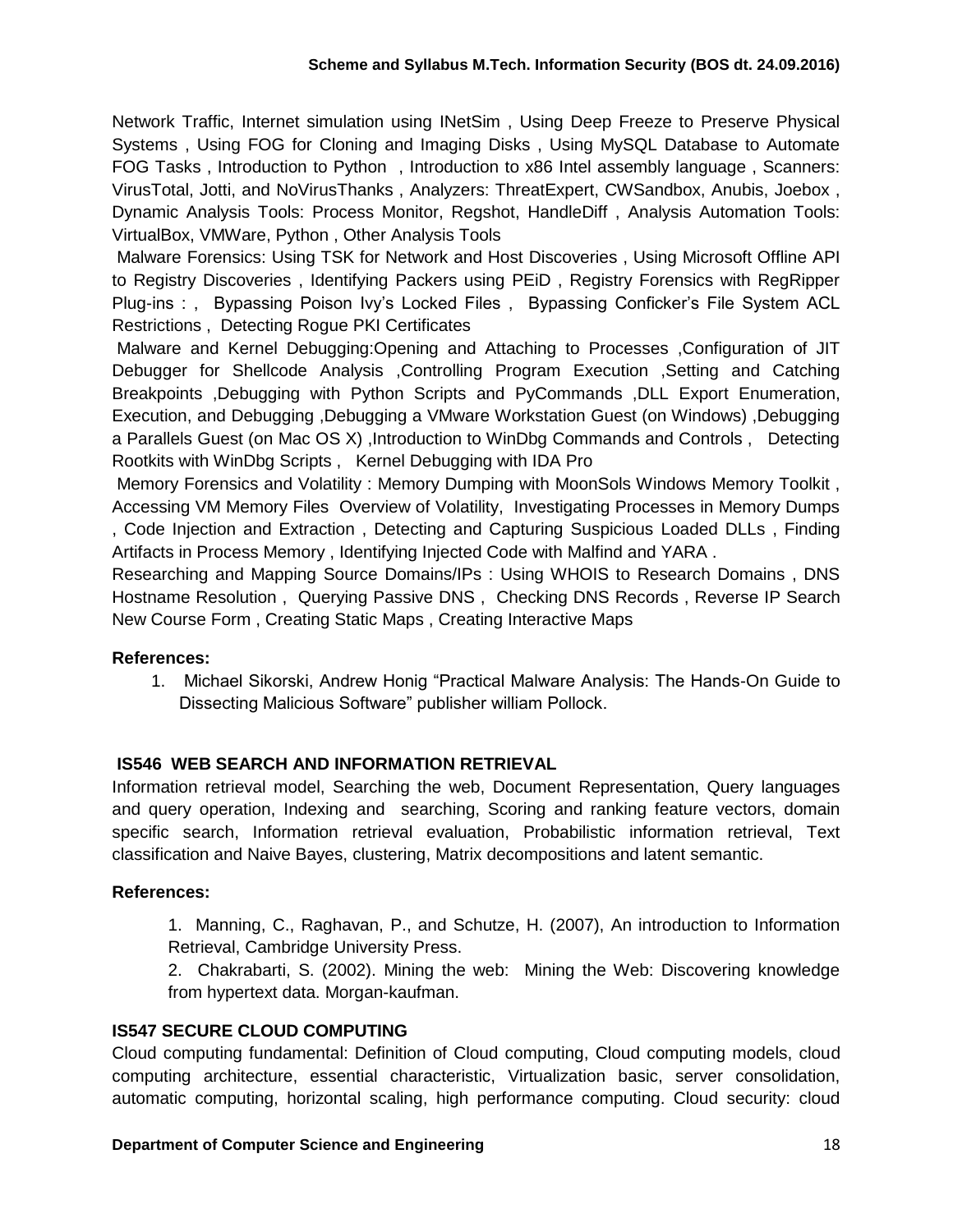security fundamental, cloud information security objective, cloud security services, End-user access to the cloud computing, identity management and access control, cloud computing risk, cloud computing security challenges, security analysis, real time risk management in cloud computing, trusted cloud computing, hardware based security to ensure data privacy, virtualization system-specific attacks, guest hopping, attacks on the VM (delete the VM, attack on the control of the VM, virtual thread, VM security recommendation, VM migration attack, hyperjacking. Legal and compliance issues responsibility, ownership of data, right to penetration test, local law where data is held, examination of modern Security Standards (eg PCIDSS), how standards deal with cloud services and virtualization, compliance for the cloud provider vs. compliance for the customer, VM specific security technique.

### **References:**

- 1. Anothony T Velte, Toby J Velte, Robert Elsenpeter, Cloud Computing: A Practical Approach, MGH, 2010.
- 2. Gautam Shroff, Enterprise Cloud Computing, Cambridge, 2010.
- 3. Ronald Krutz and Russell Dean Vines, Cloud Security, 1st Edition, Wiley, 2010.
- 4. Cloud Security: A Comprehensive Guide to Secure Cloud Computing By Ronald L. Krutz, Russell Dean Vines, 2011.

### **IS 548 EMBEDDED SYSTEM**

Trust models for secure embedded hardware and software, Isolation techniques for secure embedded hardware, hyperaware, and software, System architectures for secure embedded systems, Metrics for secure design of embedded hardware and software, Security concerns for medical and other applications of embedded systems, Support for intellectual property protection and anti-counterfeiting, Specialized components for authentication, key storage and key generation, Support for secure debugging and troubleshooting, Implementation attacks and countermeasures, Design tools for secure embedded hardware and software, Hardware/software code sign for secure embedded systems, Specialized hardware support for security protocols.

### **References:**

**1.** Raj Kumal "Embedded Systems 2E" [Tata McGraw-Hill Education](https://books.google.co.in/url?client=ca-print-tata_mcgraw_hill&format=googleprint&num=0&id=pWlbvW0H3IAC&q=http://www.tatamcgrawhill.com&usg=AFQjCNGaTLIV67KSKuULeSEnq9j9hzHoLw&source=gbs_buy_r)

### **Open Elective**

### **IS556 CAD OF DIGITAL SYSTEMS**

Basic Mathematical Concepts, Introduction to design methodologies, Design automation tools, Algorithmic graph theory and computational complexities, Computational Approaches and methods for combinatorial optimization, Design of digital hardware and HDLs, Introduction to logic circuits, Implementation technologies, Verilog Programming concepts, Gate level modelling , Data flow modelling , Behavioural modelling, Combinational circuit design, Flipflops, registers, counters and processor, Sequential circuits design, Tasks and functions, Timing and Delays ,Data Structure in VLSI design , Layout, placement and partition, floor planning,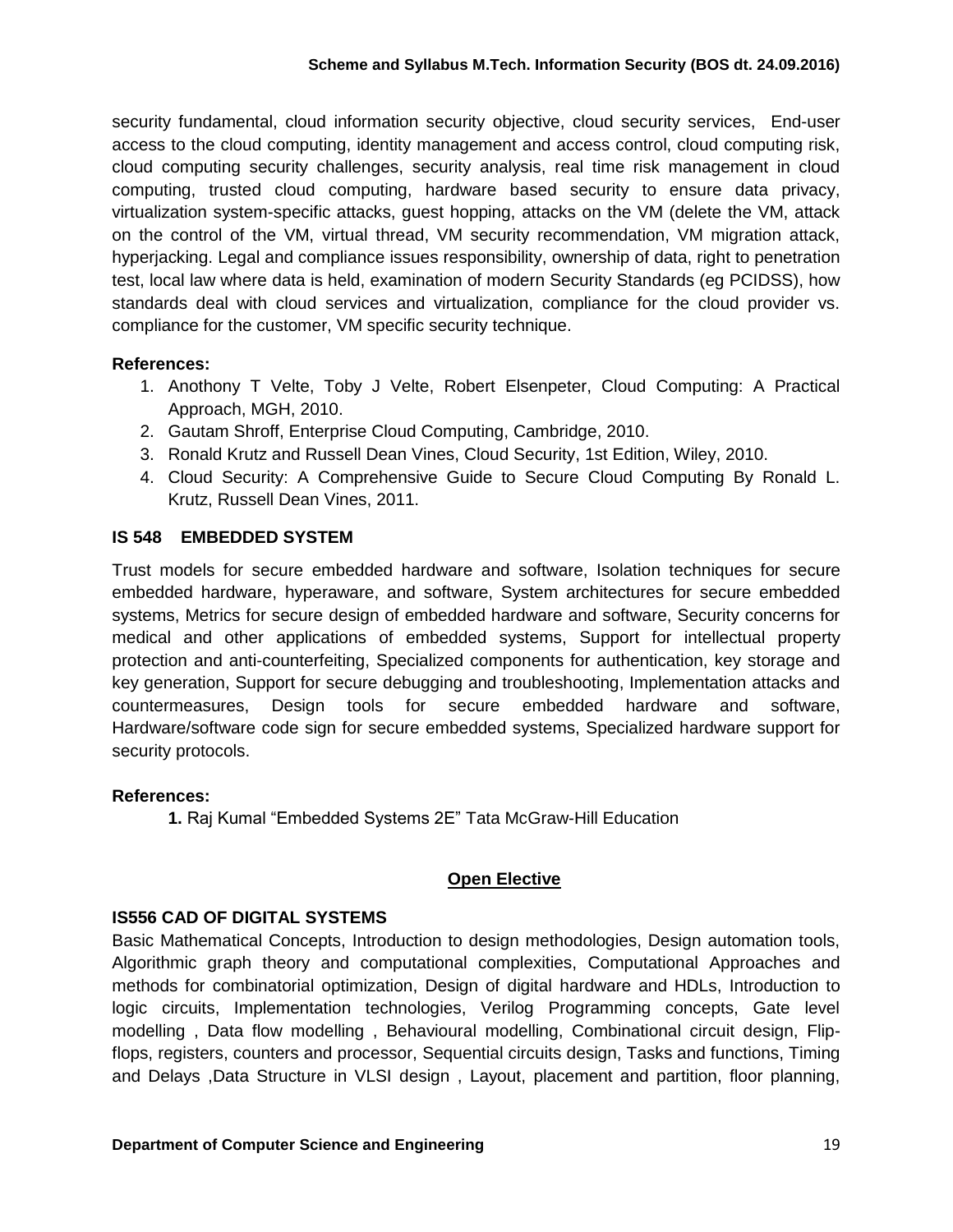routing, Logic Synthesis, Model Optimization, Verification and Testing , Simple Microprocessor Design .

#### **References:**

- 1. Algorithm for VLSI Design automation, Sabih H. Gerez
- 2. Fundamental of Digital Logic with Verilog Design Brown & Vranesic,
- 3. Digital VLSI Design with Verilog, John Williams.

### **IS557 DIGITAL IMAGE PROCESSING**

Introduction to Image Processing Systems, Digital Image Fundamentals:- Image model, Relationship between Pixels, Imaging geometry, Camera model. Image Sensing and Acquisition. Sampling and quantization. Image Enhancement and in spatial Domain: Point processing, Neighbourhood Processing, High pass filtering , High boost filtering, zooming. Image Enhancement based on Histogram medelling. Image Enhacement in frequency domain: 1D& 2D Fourier transform, Low pass frequency domain filter, High pass frequency domain filters, Homomorphics filtering. Image Segmentation:- Detection of discontinuation by point detection, line detection, edge detection. Edge linking and boundary detection:- Local analysis, global by graph, theoretic techniques. Thresh-holding. Morphology, Representation and description. Discrete image transform. Image Compression. Wavelet transformation.

### **References:**

- 1. Digital Image Processing Gonzalez & Wood
- 2. Digital Image Processing A.K.Jain
- 3. Image Processing Dhananjay K.Techkedath

### **IS558 TECHNICAL FOUNDATION FOR E-COMMERCE**

Introduction: Electronic commerce, technology and prospects, forces behind e-commerce, advantages and disadvantages, architectural framework, e-commerce strategy, e-commerce emerging issues and implementation issues, e-commerce law, government policies and agenda.

E-Commerce Infrastructure: Internet and Intranet based e-commerce- Issues, problems and prospects, Network Infrastructure, Network Access Equipments, Broadband telecommunication (ATM, ISDN, FRAME RELAY). Mobile Commerce: Introduction, Wireless Application Protocol, WAP technology, Mobile information device, mobile computing applications, security issues in m-commerce. Electronic Payment System: Overview, electronic payment mechanisms and protocols, SET protocol, payment gateway, certificate, digital tokens, smart card, credit card, magnetic strip card, electronic money, electronic contracts, micro-payments, e-checks, e-cash Credit/Debit card based EPS, e-commerce payments security, online banking. electronic data interchange and its applications. Internet Advertising. Models of Internet advertising, sponsoring contents, corporate website, weaknesses in Internet advertising, web auctions and trading mechanism. Securing Business on Network. Security policies, procedures and practices, site security, firewalls, securing web service, transaction security, cryptology, cryptological algorithms, public key algorithms, authentication protocols, digital Signatures, virtual private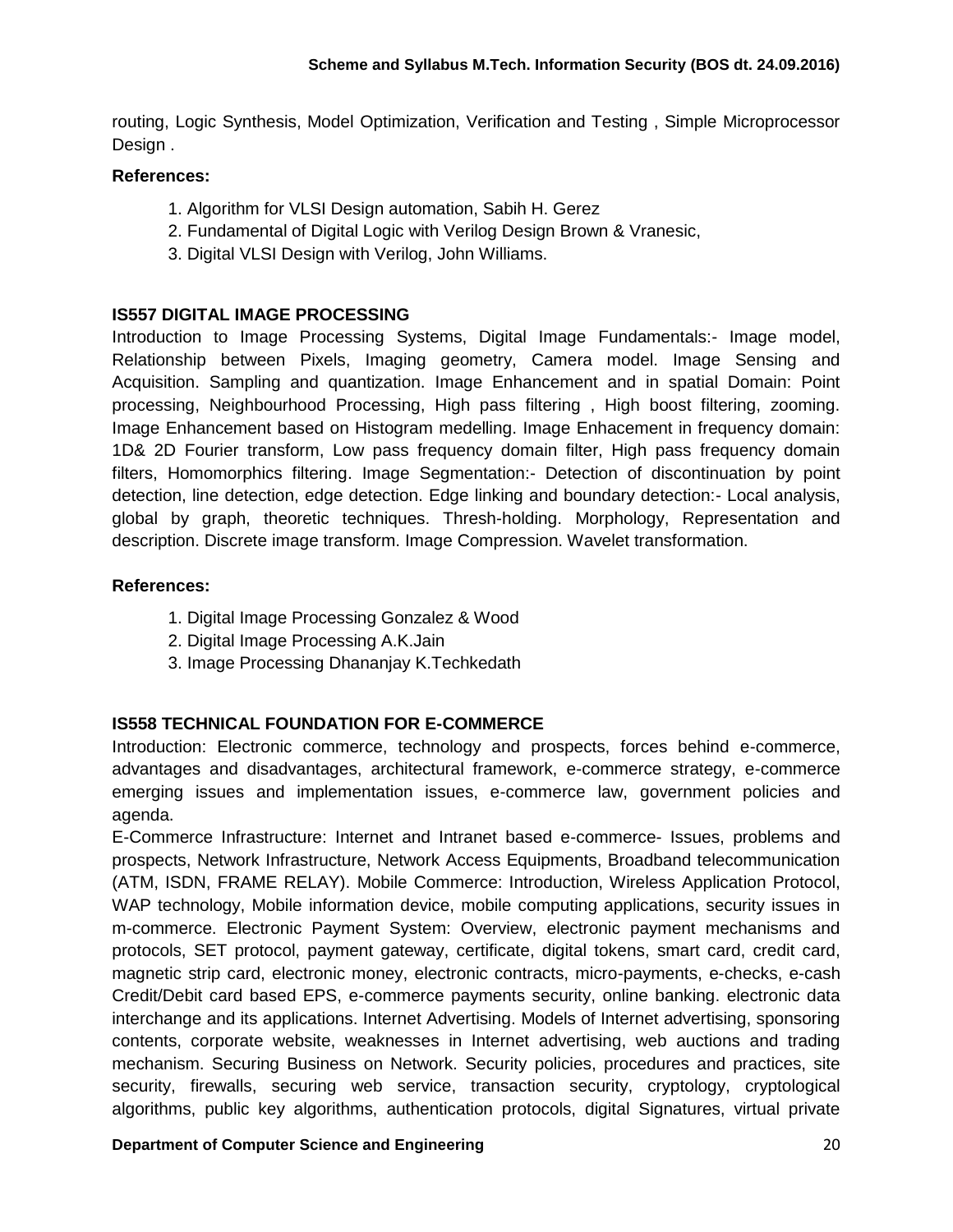network, security protocols for web commerce. Advanced Topics. Electronic commerce optimization algorithms, decision support systems for e-commerce, data mining for ecommerce, intelligent techniques for e-commerce.

### **References:**

- 1. E- Commerce Strategies, Technology and ap lications (David) Tata McGrawHill.
- 2. E-Business Organizational and technical foundation (Michael P) Wiley **Publication**
- 3. John Benamati ,William S.Davis, E-Commerce Basics Technology Foundations and E-Business Applications, Prentice Hall

### **IS 559 CLOUD COMPUTING**

Definition of Cloud computing (NIST), Cloud computing models, Secure data outsourcing, Secure computation outsourcing, Query on encrypted data; Proof of data possession / retrievability, Virtual machine security, Trusted computing technology and clouds, Cloud-centric regulatory compliance issues and mechanisms, Business and security risk models, Applications of secure cloud computing.

### **Reference:**

- 1. Anothony T Velte, Toby J Velte, Robert Elsenpeter, Cloud Computing: A Practical Approach, MGH, 2010.
- 2. Gautam Shroff, Enterprise Cloud Computing, Cambridge, 2010.
- 3. Ronald Krutz and Russell Dean Vines, Cloud Security, 1st Edition, Wiley, 2010.

### **IS 560 STATISTICAL METHODS**

Introduction to Statistics, Meaning of Statistics as a Science, Importance of Statistics. Scope of Statistics, Introduction to Data Analysis, Population and Sample, Types of characteristics , Types of data, Notion of a statistical population, Methods of sampling, Presentation of Data, Data Visualization, Measures of Central Tendency, Measures of Dispersion, Moments, Skewness and Kurtosis, Theoy testing ,Optimization, Hypothesis Testing, Bayesian Statistics,7 Subjective Probabilities, Heuristic analysis, Histograms:, Regression, Correlation, Error, Relational Databases, Cleaning Data:

#### **References:**

1. Goon Gupta and Das Gupta : Fundamentals of Statistics, Vol. 1, The World Press Pvt. Ltd., Kolkata.

2. Dawn Griffiths: Modern Head First Statistics, O Reilly Pubilcation

3. Snedecor and Cochran : Statistical Methods, Oxford and IBH Publishers

4. Mukhopadhyay, P. : Mathematical Statistics (1996), New Central Book Agency, Calcutta, Introduction to Mathematical Statistics, Ed. 4 (1989), MacMillan Publishing Co. New York.

5. Gupta and Kapoor : Fundamentals of Mathematical Statistics, Sultan Chand and Sons, New Delhi.

6. Neil Weiss : Introductory Statistics : Pearson Publishers.

#### **Department of Computer Science and Engineering** 21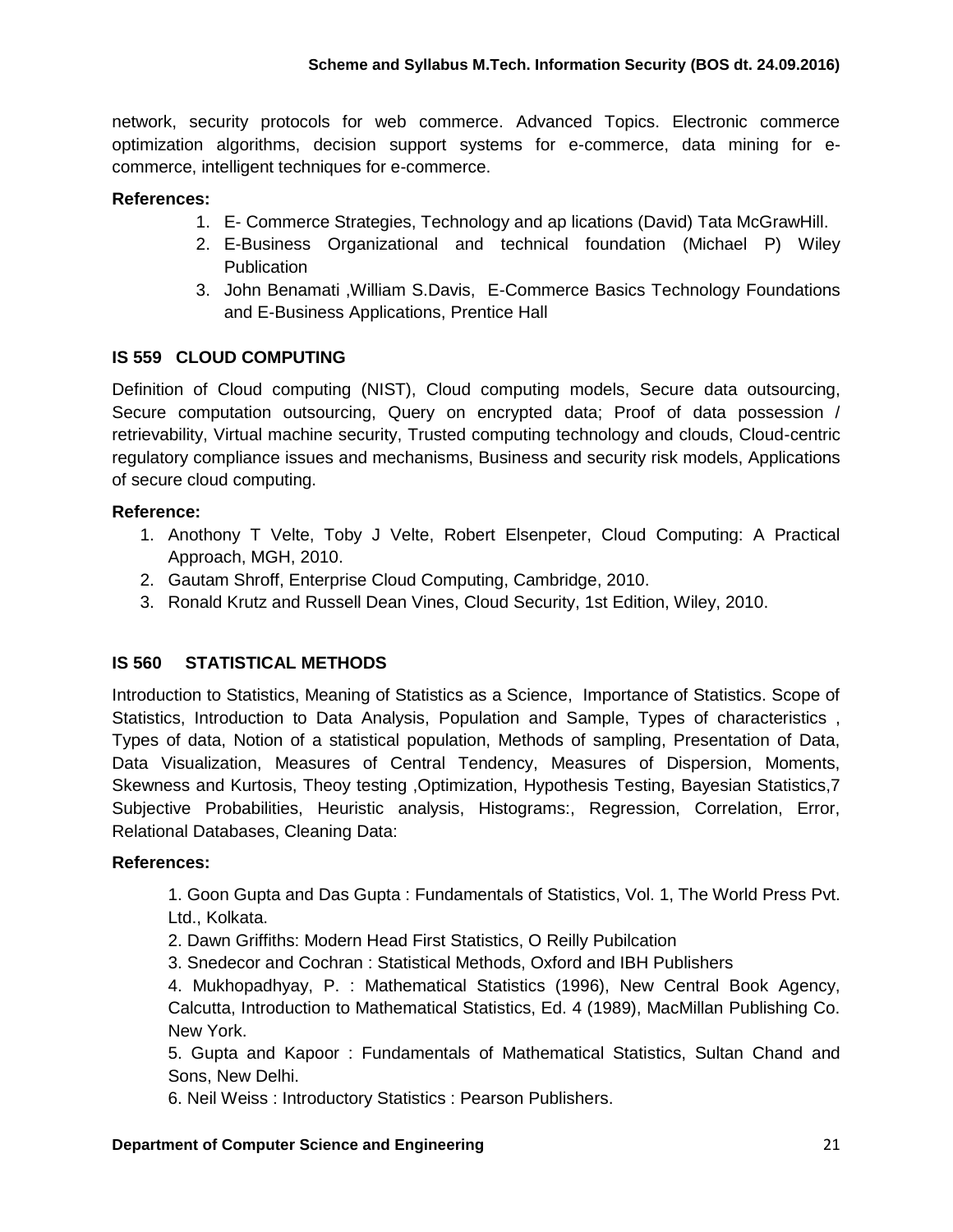7. Gupta and Kapoor : Fundamentals of Applied Statistics, Sultan Chand and Sons, New Delhi.

8. Amir D. Aczel and Jayael Soundarpandiyan, Complete Business Statistic: McGraw Hill Education (6th Edition).

9. B. L. Agarwal : Programmed Statistics, New Age International Publishers,New Delhi.

10. D. C. Montgomory : Introduction to Statistical Quality Control, Wiley, Eastern Publishers.

11. K. V. S. Sarma : Statistics Made Simple : Do it yourself on PC. Prentice, Hall of India Pvt. Ltd., New Delhi.

### **NETWORK AND CYBER SECURITY LABORATORY (LAB-I):**

Cryptography- Secret-Key Encryption, Public-Key Encryption, One-time padding, MAC(Message Authentication Code), Digital Signatures, Diffie-Hellman Key Exchange.

Intrusion Detection System: Network enumeration through port scanning, SYN flooding

Threats and Vulnerabilities- Cross Site Scripting (XSS) & Buffer Overflow Attack, Code Injection Attacks: SQL Injection, PHP Injection, Command Injection

DNS Vulnerability Analysis- DNS Spoofing, DNS Cache Poisoning, DNS Pharming, DNS Cache Analysis, WHOIS Query to Research Domains

OS Attack – OS Finger printing, Banner Grabbing through telnet, Analysis of Hibernate and hosts file Email- E-mail Spoofing, E-mail Bombing, Header Analysis of E-mail

Malware Analysis- Malware Classification: Polymorphic and Metamorphic Malware, Virus, Rabbit, Trojans, Back Door, Spyware

Understand the Tools and Techniques – IEXPRESS 2.0, CAY KARAT, Damm Web Application Vulnerabilities (DWAV), WebGoat, ProRat Trojan, Key Logger, Steganographer etc.

### **DATABASE SECURITY AND DIGITAL FORENSICS (LAB-II):**

Database Vulnerabilities: Excessive Privileges Attack, Privilege Abuse, Unauthorized Privilege, Blind SQL, Understand the Weak Authentication, Exposure of Data Backup

Evidence Handling - Registry, Slack Space, windows log file

Analyzing Data from Networked Systems :- Log Files: Access Log, Security Log, Firewall Log, Server log,E-mail Investigations,Cell Phone and Mobile Device Forensics Tools & Techniques: SNORT, Wireshark, TCP Dump, Nexus, RegEdit, Process Monitor